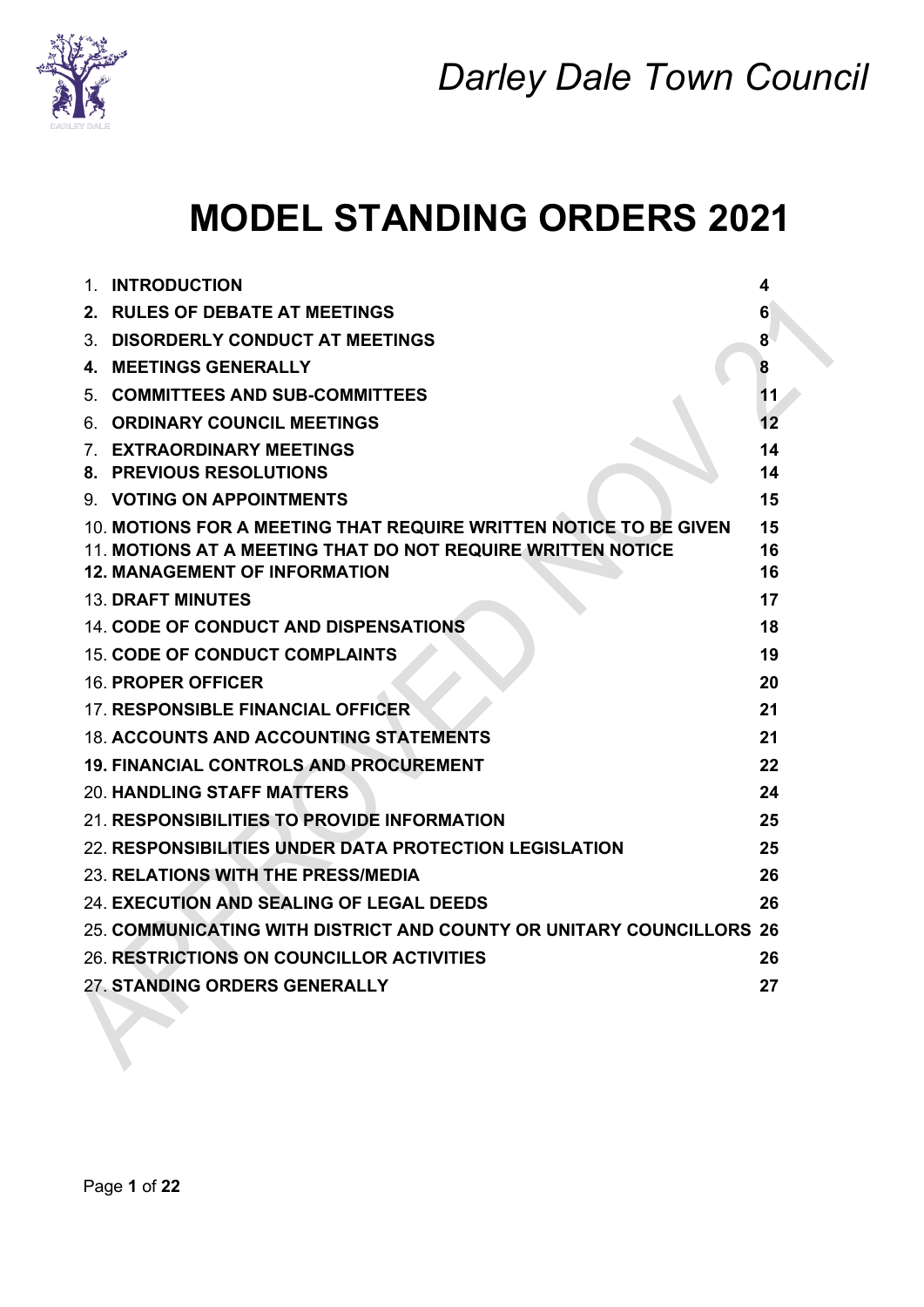

### **INTRODUCTION**

These model standing orders update the National Association of Local Council

(NALC) model standing orders contained in "Local Councils Explained" by Meera Tharmarajah (© 2013 NALC). This publication contains new model standing orders which reference new legislation introduced after 2013 when the last model standing orders were published.

### **HOW TO USE MODEL STANDING ORDERS**

Standing orders are the written rules of a local council. Standing orders are essential to regulate the proceedings of a meeting. A council may also use standing orders to confirm or refer to various internal organisational and administrative arrangements. The standing orders of a council are not the same as the policies of a council but standing orders may refer to them.

Local councils operate within a wide statutory framework. NALC model standing orders incorporate and reference many statutory requirements to which councils are subject. It is not possible for the model standing orders to contain or reference all the statutory or legal requirements which apply to local councils. For example, it is not practical for model standing orders to document all obligations under data protection legislation. The statutory requirements to which a council is subject apply whether or not they are incorporated in a council's standing orders.

The model standing orders do not include model financial regulations. Financial regulations are standing orders to regulate and control the financial affairs and accounting procedures of a local council. The financial regulations, as opposed to the standing orders of a council, include most of the requirements relevant to the council's Responsible Financial Officer. Model financial regulations are available to councils in membership of NALC.

### **DRAFTING NOTES**

Model standing orders that are in bold type contain legal and statutory requirements.

It is recommended that councils adopt them without changing them or their meaning. Model standing orders not in bold are designed to help councils operate effectively but they do not contain statutory requirements so they may be adopted as drafted or amended to suit a council's needs. It is NALC's view that all model standing orders will generally be suitable for councils.

For convenience, the word "councillor" is used in model standing orders and, unless the context suggests otherwise, includes a non-councillor with or without voting rights.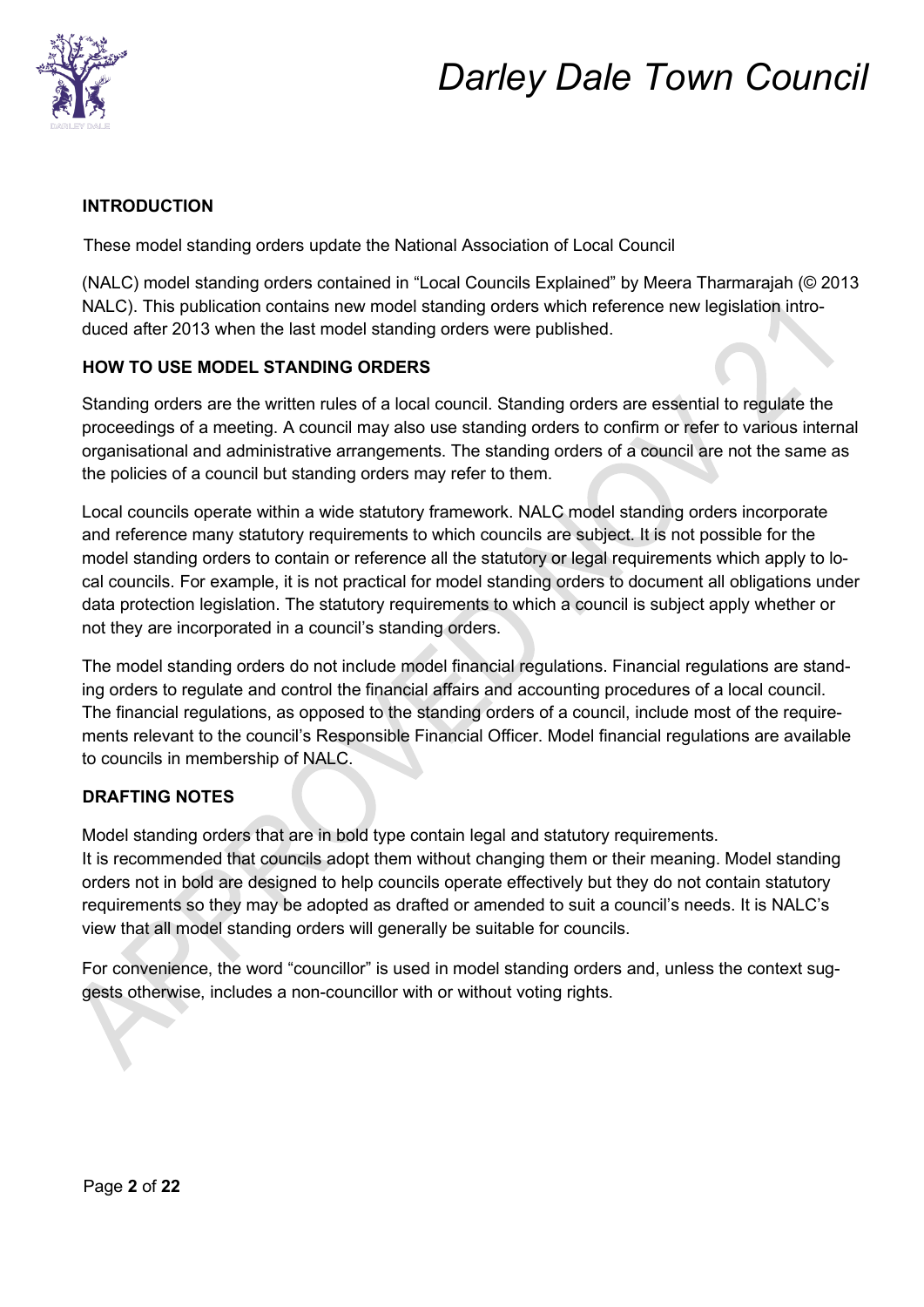

#### **RULES OF DEBATE AT MEETINGS**   $1.$

- a Motions on the agenda shall be considered in the order that they appear unless the order is changed at the discretion of the chairman of the meeting.
- b A motion (including an amendment) shall not be progressed unless it has been moved and seconded.
- c A motion on the agenda that is not moved by its proposer may be treated by the chairman of the meeting as withdrawn.
- d If a motion (including an amendment) has been seconded, it may be withdrawn by the proposer only with the consent of the seconder and the meeting.
- e An amendment is a proposal to remove or add words to a motion. It shall not negate the motion.
- f If an amendment to the original motion is carried, the original motion (as amended) becomes the substantive motion upon which further amendment(s) may be moved.
- g An amendment shall not be considered unless early verbal notice of it is given at the meeting and, if requested by the chairman of the meeting, is expressed in writing to the chairman.
- h A councillor may move an amendment to his own motion if agreed by the meeting. If a motion has already been seconded, the amendment shall be with the consent of the seconder and the meeting.
- i If there is more than one amendment to an original or substantive motion, the amendments shall be moved in the order directed by the chairman of the meeting.
- j Subject to standing order 1(k), only one amendment shall be moved and debated at a time, the order of which shall be directed by the chairman of the meeting.
- k One or more amendments may be discussed together if the chairman of the meeting considers this expedient but each amendment shall be voted upon separately.
- l A councillor may not move more than one amendment to an original or substantive motion.
- m The mover of an amendment has no right of reply at the end of debate on it.
- n Where a series of amendments to an original motion are carried, the mover of the original motion shall have a right of reply either at the end of debate on the first amendment or at the very end of debate on the final substantive motion immediately before it is put to the vote.
- o Unless permitted by the chairman of the meeting, a councillor may speak once in the debate on a motion except:
	- i. to speak on an amendment moved by another councillor;

Page **3** of **22**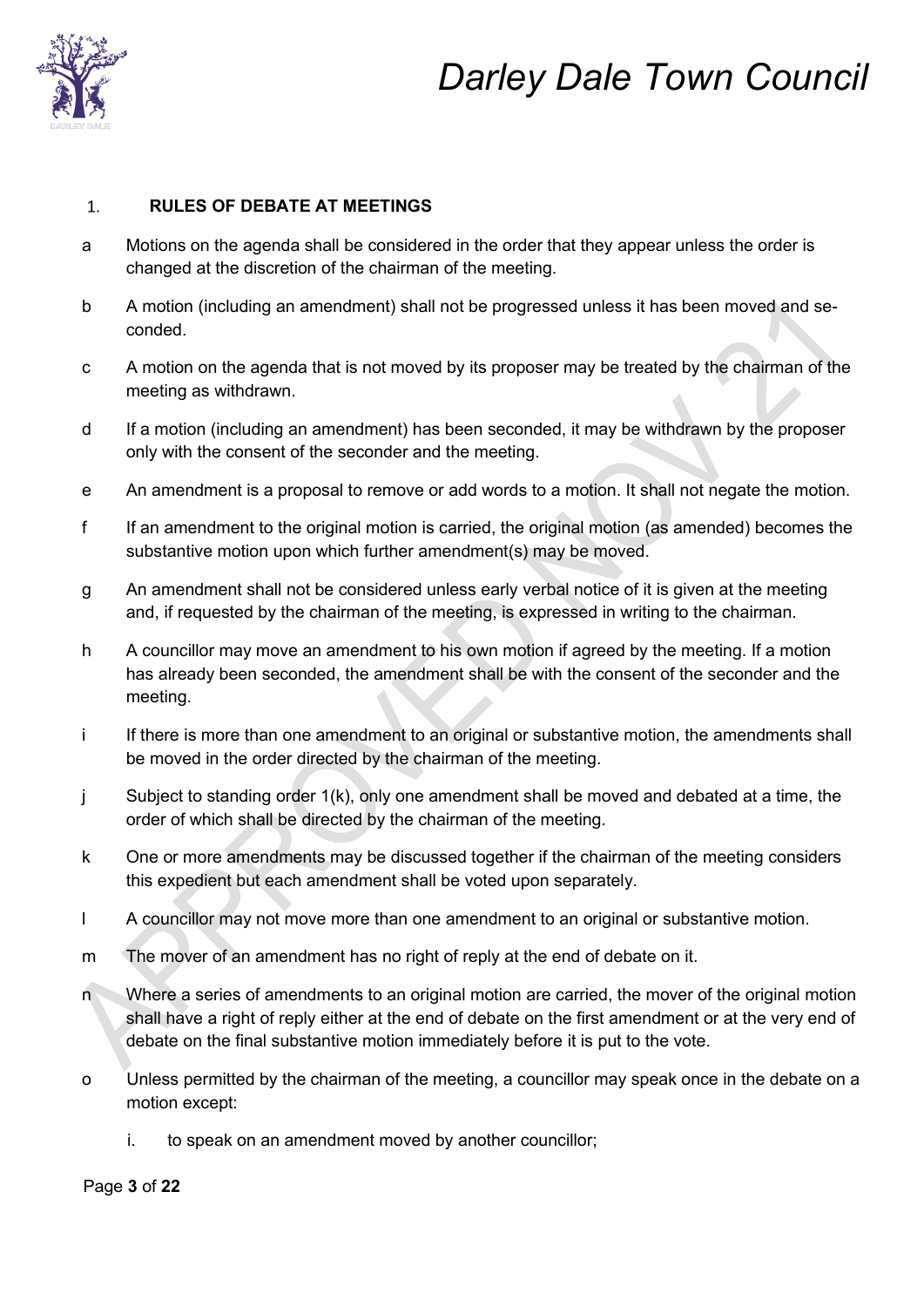

- ii. to move or speak on another amendment if the motion has been amended since he last spoke;
- iii. to make a point of order;
- iv. to give a personal explanation; or
- v. to exercise a right of reply.
- p During the debate on a motion, a councillor may interrupt only on a point of order or a personal explanation and the councillor who was interrupted shall stop speaking. A councillor raising a point of order shall identify the standing order which he considers has been breached or specify the other irregularity in the proceedings of the meeting he is concerned by.
- q A point of order shall be decided by the chairman of the meeting and his decision shall be final.
- r When a motion is under debate, no other motion shall be moved except:
	- i. to amend the motion;
	- ii. to proceed to the next business;
	- iii. to adjourn the debate;
	- iv. to put the motion to a vote;
	- v. to ask a person to be no longer heard or to leave the meeting;
	- vi. to refer a motion to a committee or sub-committee for consideration;
	- vii. to exclude the public and press;
	- viii. to adjourn the meeting; or
	- ix. to suspend particular standing order(s) excepting those which reflect mandatory statutory or legal requirements.
- s Before an original or substantive motion is put to the vote, the chairman of the meeting shall be satisfied that the motion has been sufficiently debated and that the mover of the motion under debate has exercised or waived his right of reply.
- t Excluding motions moved under standing order 1(r), the contributions or speeches by a councillor shall relate only to the motion under discussion and shall not exceed 5 minutes without the consent of the chairman of the meeting.

Page **4** of **22**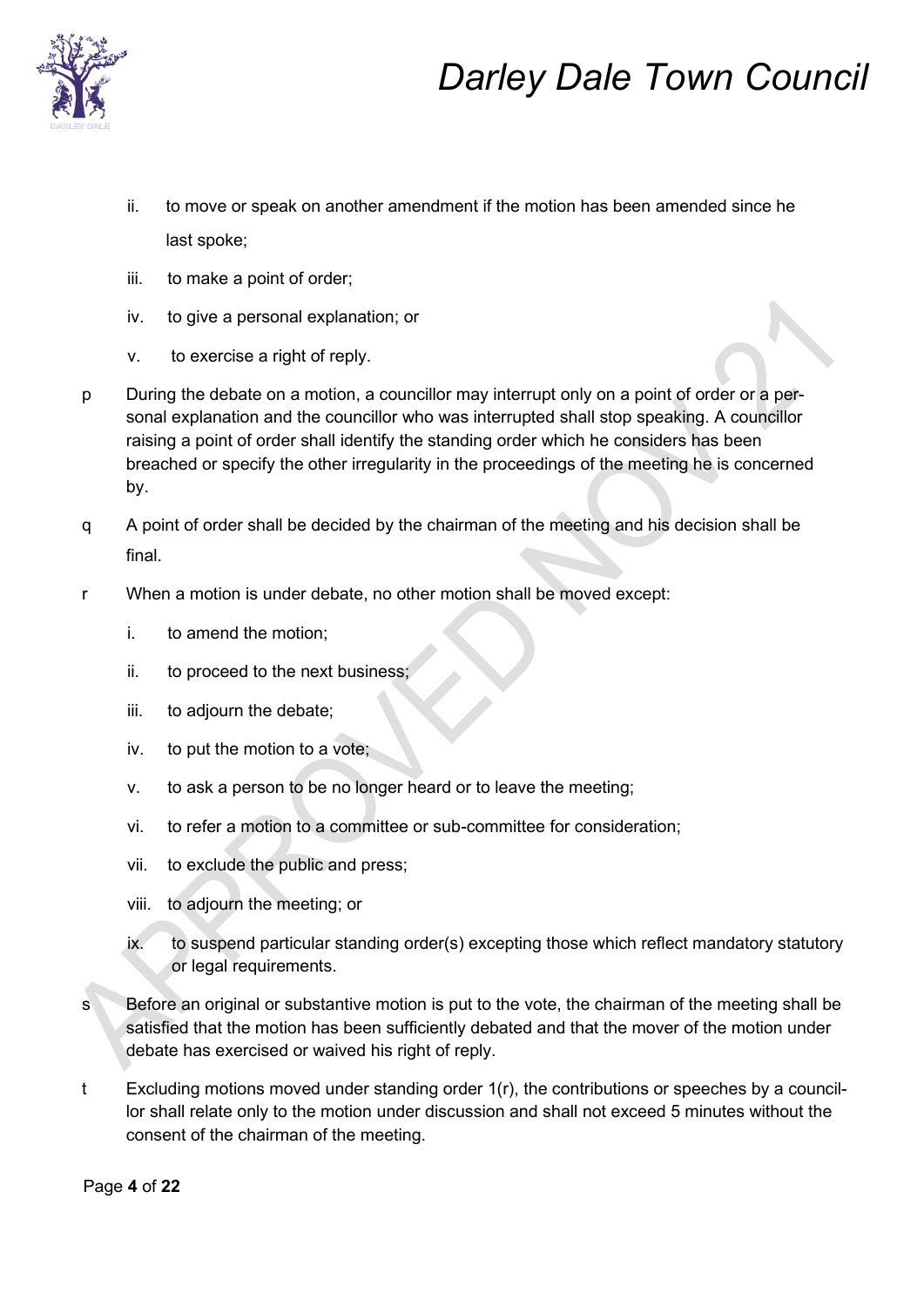

#### **DISORDERLY CONDUCT AT MEETINGS**   $2.$

- a No person shall obstruct the transaction of business at a meeting or behave offensively or improperly. If this standing order is ignored, the chairman of the meeting shall request such person(s) to moderate or improve their conduct.
- b If person(s) disregard the request of the chairman of the meeting to moderate or improve their conduct, any councillor or the chairman of the meeting may move that the person be no longer heard or be excluded from the meeting. The motion, if seconded, shall be put to the vote without discussion.
- c If a resolution made under standing order  $2(b)$  is ignored, the chairman of the meeting may take further reasonable steps to restore order or to progress the meeting. This may include temporarily suspending or closing the meeting.

#### $3.$ **MEETINGS GENERALLY**

Full Council meetings Committee meetings Sub-committee meetings

- a **Meetings shall not take place in premises which at the time of the meeting are used for the supply of alcohol, unless no other premises are available free of charge or at a reasonable cost.**
- b **The minimum three clear days for notice of a meeting does not include the day on which notice was issued, the day of the meeting, a Sunday, a day of the Christmas break, a day of the Easter break or of a bank holiday or a day appointed for public thanksgiving or mourning.**
- c **The minimum three clear days' public notice for a meeting does not include the day on which the notice was issued or the day of the meeting.**
- d **Meetings shall be open to the public unless their presence is prejudicial to the public interest by reason of the confidential nature of the business to be transacted or for other special reasons. The public's exclusion from part or all of a meeting shall be by a resolution which shall give reasons for the public's exclusion.**
	- e Members of the public may make representations, answer questions and give evidence at a meeting which they are entitled to attend in respect of the business on the agenda.
	- f The period of time designated for public participation at a meeting in accordance with standing order 3(e) shall not exceed 10 minutes unless directed by the chairman of the meeting.
	- g Subject to standing order 3(f), a member of the public shall not speak for more than 3 minutes.

Page **5** of **22**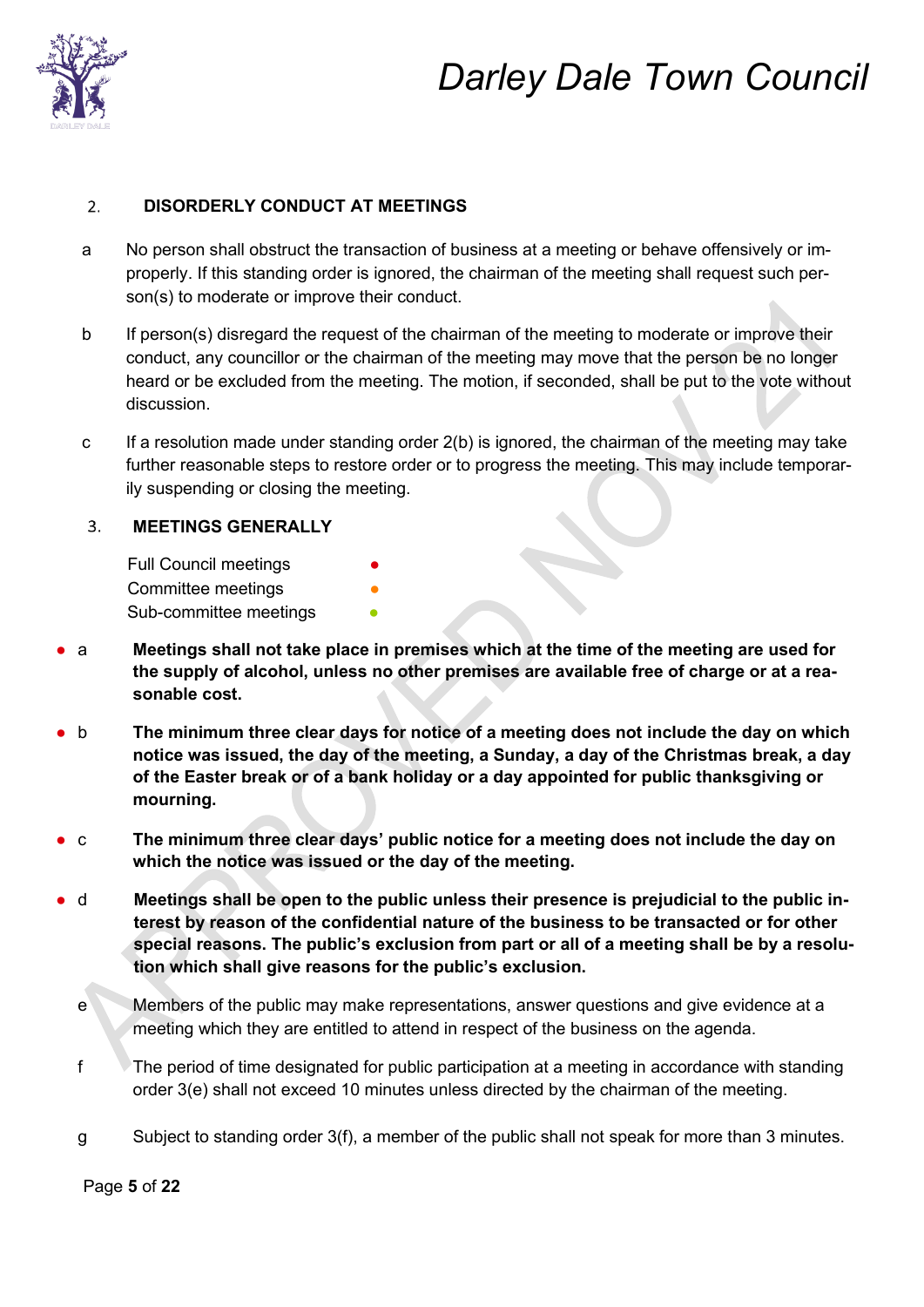

- h In accordance with standing order 3(e), a question shall not require a response at the meeting nor start a debate on the question. The chairman of the meeting may direct that a written or oral response be given.
- i A person who speaks at a meeting shall direct his comments to the chairman of the meeting.
- j Only one person is permitted to speak at a time. If more than one person wants to speak, the chairman of the meeting shall direct the order of speaking.
- l **Subject to standing order 3(m), a person who attends a meeting is permitted to report on the meeting whilst the meeting is open to the public. To "report" means to film, photograph, make an audio recording of meeting proceedings, use any other means for enabling persons not present to see or hear the meeting as it takes place or later or to report or to provide oral or written commentary about the meeting so that the report or commentary is available as the meeting takes place or later to persons not present.**
- m **A** person present at a meeting may not provide an oral report or oral commentary about a **meeting as it takes place without permission.**
- n **The press shall be provided with reasonable facilities for the taking of their report of all or part of a meeting at which they are entitled to be present.**
- o **Subject to standing orders which indicate otherwise, anything authorised or required to be done by, to or before the Chairman of the Council may in his absence be done by, to or before the Vice-Chairman of the Council (if there is one).**
- p **The Chairman of the Council, if present, shall preside at a meeting. If the Chairman is absent from a meeting, the Vice-Chairman of the Council (if there is one) if present, shall preside. If both the Chairman and the Vice-Chairman are absent from a meeting, a councillor as chosen by the councillors present at the meeting shall preside at the meeting.**
- q **Subject to a meeting being quorate, all questions at a meeting shall be decided by a majority of the councillors and non-councillors with voting rights present and voting.**
- r **The chairman of a meeting may give an original vote on any matter put to the vote, and in the case of an equality of votes may exercise his casting vote whether or not he gave an original vote.**

*See standing orders 5(h) and (i) for the different rules that apply in the election of the Chairman of the Council at the annual meeting of the Council.*

s **Unless standing orders provide otherwise, voting on a question shall be by a show of hands. At the request of a councillor, the voting on any question shall be recorded so as to show whether each councillor present and voting gave his vote for or against that** 

Page **6** of **22**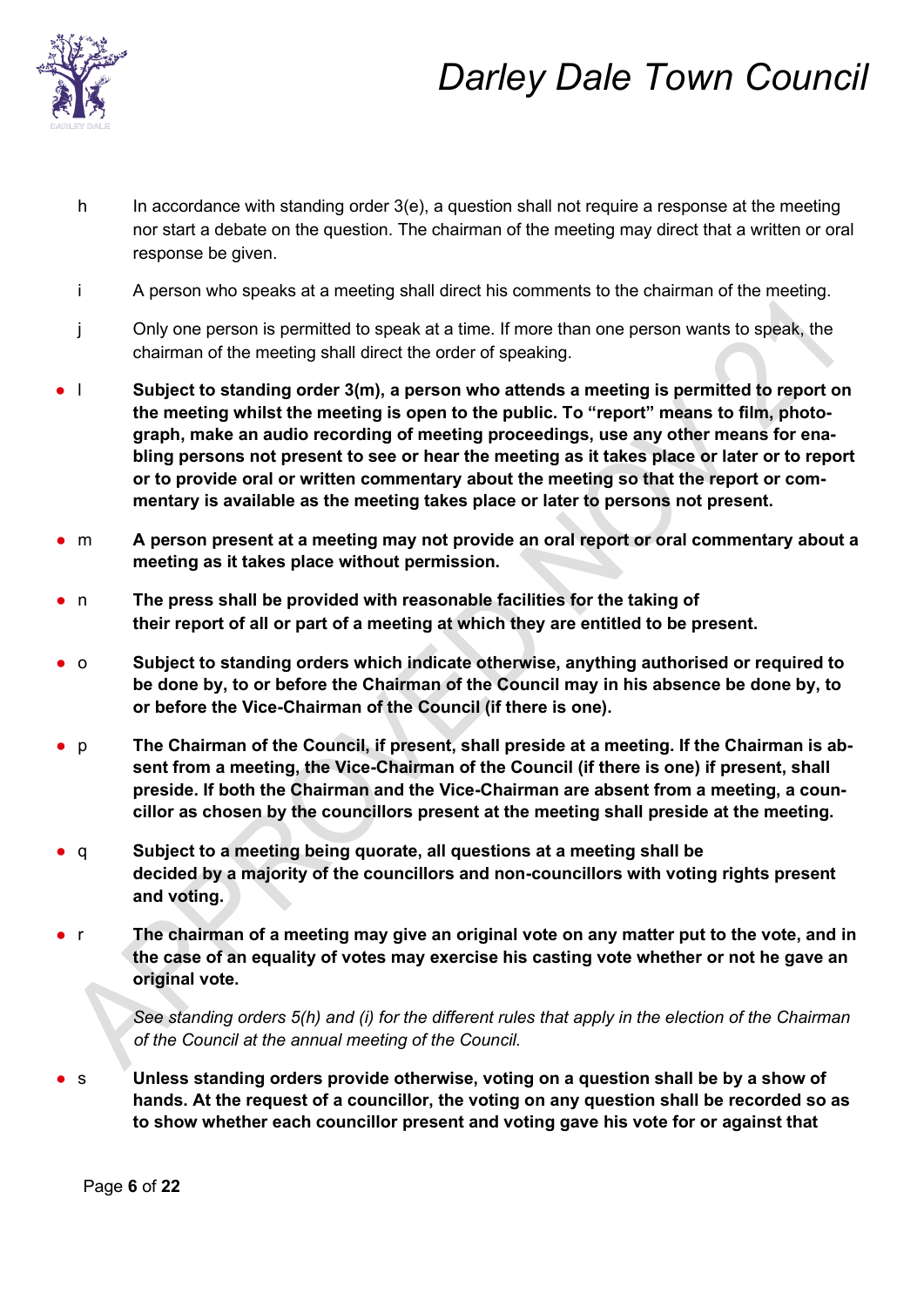

**question.** Such a request shall be made before moving on to the next item of business on the agenda.

- t The minutes of a meeting shall include an accurate record of the following:
	- i. the time and place of the meeting;
	- ii. the names of councillors who are present and the names of councillors who are absent;
	- iii. interests that have been declared by councillors and non-councillors with voting rights;
	- iv. the grant of dispensations (if any) to councillors and non-councillors with voting rights;
	- v. whether a councillor or non-councillor with voting rights left the meeting when matters that they held interests in were being considered;
	- vi. if there was a public participation session; and
	- vii. the resolutions made.
- u A councillor or a non-councillor with voting rights who has a disclosable pecuniary inter**est or another interest as set out in the Council's code of conduct in a matter being considered at a meeting is subject to statutory limitations or restrictions under the code on his right to participate and vote on that matter.**
- v No business may be transacted at a meeting unless at least one-third of the whole num**ber of members of the Council are present and in no case shall the quorum of a meeting be less than three.**

*See standing order 4d(viii) for the quorum of a committee or sub-committee meeting.* 

- w **If a meeting is or becomes inquorate no business shall be transacted** and the meeting shall be closed. The business on the agenda for the meeting shall be adjourned to another meeting.
	- x A meeting shall not exceed a period of 2 hours.

#### **COMMITTEES AND SUB-COMMITTEES**  4.

- a **Unless the Council determines otherwise, a committee may appoint a sub-committee whose terms of reference and members shall be determined by the committee.**
- b **The members of a committee may include non-councillors unless it is a committee which regulates and controls the finances of the Council.**
- c **Unless the Council determines otherwise, all the members of an advisory committee and a sub-committee of the advisory committee may be noncouncillors.**

Page **7** of **22**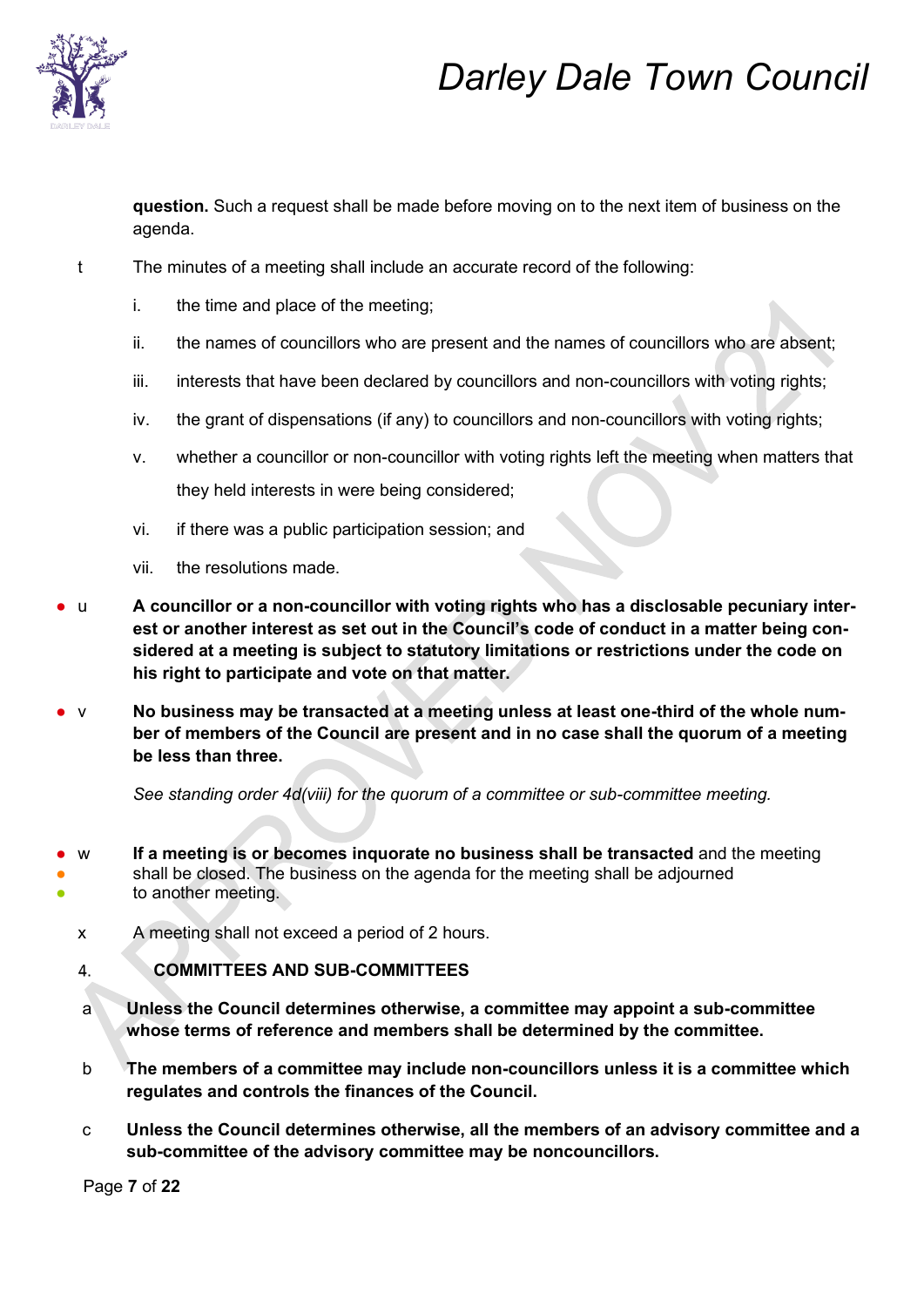

- d The Council may appoint standing committees or other committees as may be necessary, and:
	- i. shall determine their terms of reference;
	- ii. shall determine the number and time of the ordinary meetings of a standing committee up until the date of the next annual meeting of the Council;
	- iii. shall permit a committee, other than in respect of the ordinary meetings of a committee, to determine the number and time of its meetings;
	- iv. shall, subject to standing orders 4(b) and (c), appoint and determine the terms of office of members of such a committee;
	- v. may, subject to standing orders 4(b) and (c), appoint and determine the terms of office of the substitute members to a committee whose role is to replace the ordinary members at a meeting of a committee if the ordinary members of the committee confirm to the Proper Officer 2 days before the meeting that they are unable to attend;
	- vi. shall, after it has appointed the members of a standing committee, appoint the chairman of the standing committee;
	- vii. shall permit a committee other than a standing committee, to appoint its own chairman at the first meeting of the committee;
	- viii. shall determine the place, notice requirements and quorum for a meeting of a committee and a sub-committee which, in both cases, shall be no less than three;
	- ix. shall determine if the public may participate at a meeting of a committee;
	- x. shall determine if the public and press are permitted to attend the meetings of a sub-committee and also the advance public notice requirements, if any, required for the meetings of a sub-committee;
	- xi. shall determine if the public may participate at a meeting of a subcommittee that they are permitted to attend; and
	- xii. may dissolve a committee or a sub-committee.

#### **ORDINARY COUNCIL MEETINGS**  5.

- a **In an election year, the annual meeting of the Council shall be held on or within 14 days following the day on which the councillors elected take office.**
- b **In a year which is not an election year, the annual meeting of the Council shall be held on such day in May as the Council decides.**
- c **If no other time is fixed, the annual meeting of the Council shall take place at 6pm.**

Page **8** of **22**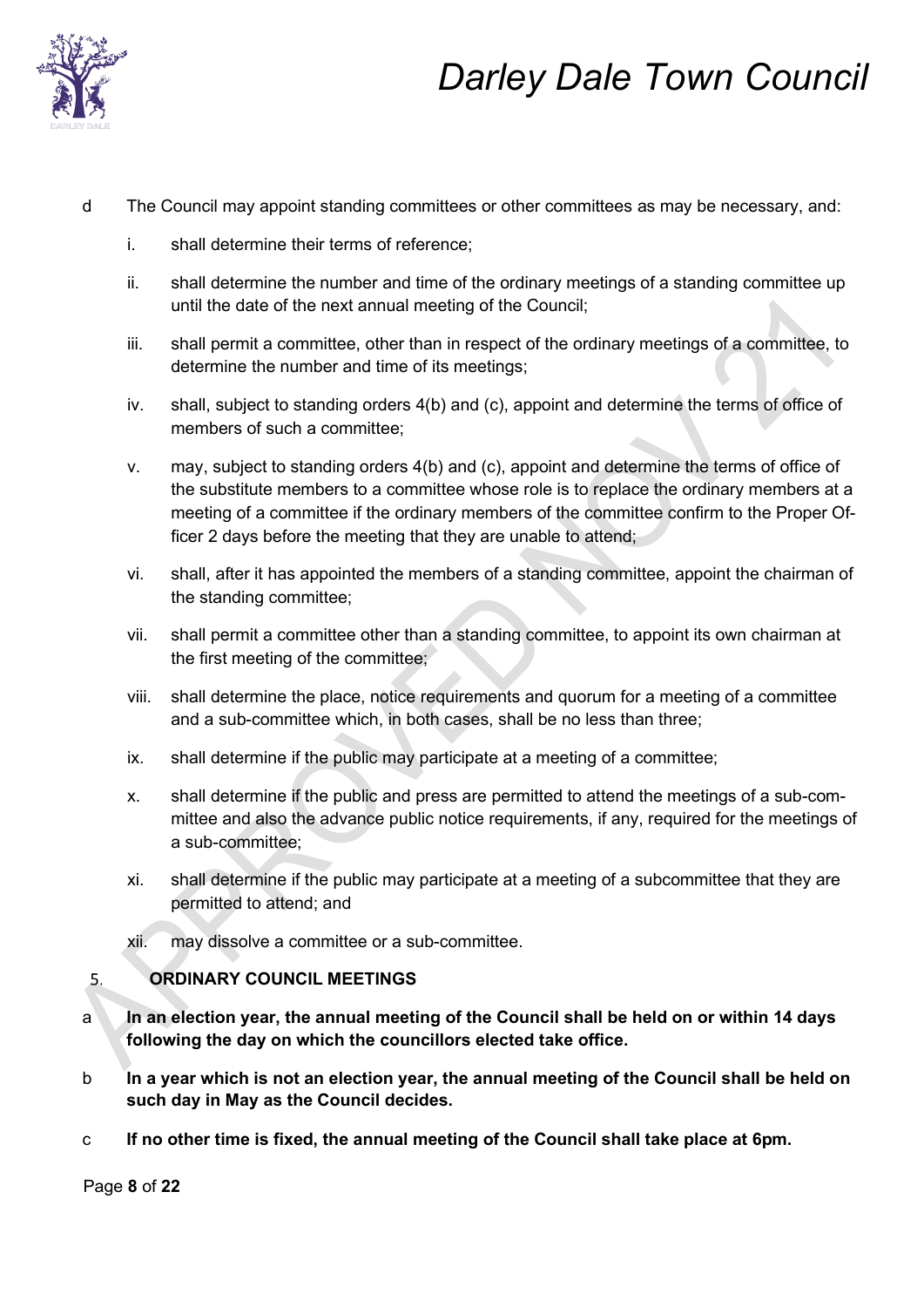

- d **In addition to the annual meeting of the Council, at least three other ordinary meetings shall be held in each year on such dates and times as the Council decides.**
- e **The first business conducted at the annual meeting of the Council shall be the election of the Chairman and Vice-Chairman (if there is one) of the Council.**
- f **The Chairman of the Council, unless he has resigned or becomes disqualified, shall continue in office and preside at the annual meeting until his successor is elected at the next annual meeting of the Council.**
- g **The Vice-Chairman of the Council, if there is one, unless he resigns or becomes disqualified, shall hold office until immediately after the election of the Chairman of the Council at the next annual meeting of the Council.**
- h **In an election year, if the current Chairman of the Council has not been re-elected as a member of the Council, he shall preside at the annual meeting until a successor Chairman of the Council has been elected. The current Chairman of the Council shall not have an original vote in respect of the election of the new Chairman of the Council but shall give a casting vote in the case of an equality of votes.**
- i **In an election year, if the current Chairman of the Council has been reelected as a member of the Council, he shall preside at the annual meeting until a new Chairman of the Council has been elected. He may exercise an original vote in respect of the election of the new Chairman of the Council and shall give a casting vote in the case of an equality of votes.**
- j Following the election of the Chairman of the Council and Vice-Chairman (if there is one) of the Council at the annual meeting, the business shall include:
	- i. **In an election year, delivery by the Chairman of the Council and councillors of their acceptance of office forms unless the Council resolves for this to be done at a later date. In a year which is not an election year, delivery by the Chairman of the Council of his acceptance of office form unless the Council resolves for this to be done at a later date;**
	- ii. Confirmation of the accuracy of the minutes of the last meeting of the Council;
	- iii. Receipt of the minutes of the last meeting of a committee;
	- iv. Consideration of the recommendations made by a committee;
	- v. Review of delegation arrangements to committees, sub-committees, staff and other local authorities;
	- vi. Review of the terms of reference for committees;
	- vii. Appointment of members to existing committees;

Page **9** of **22**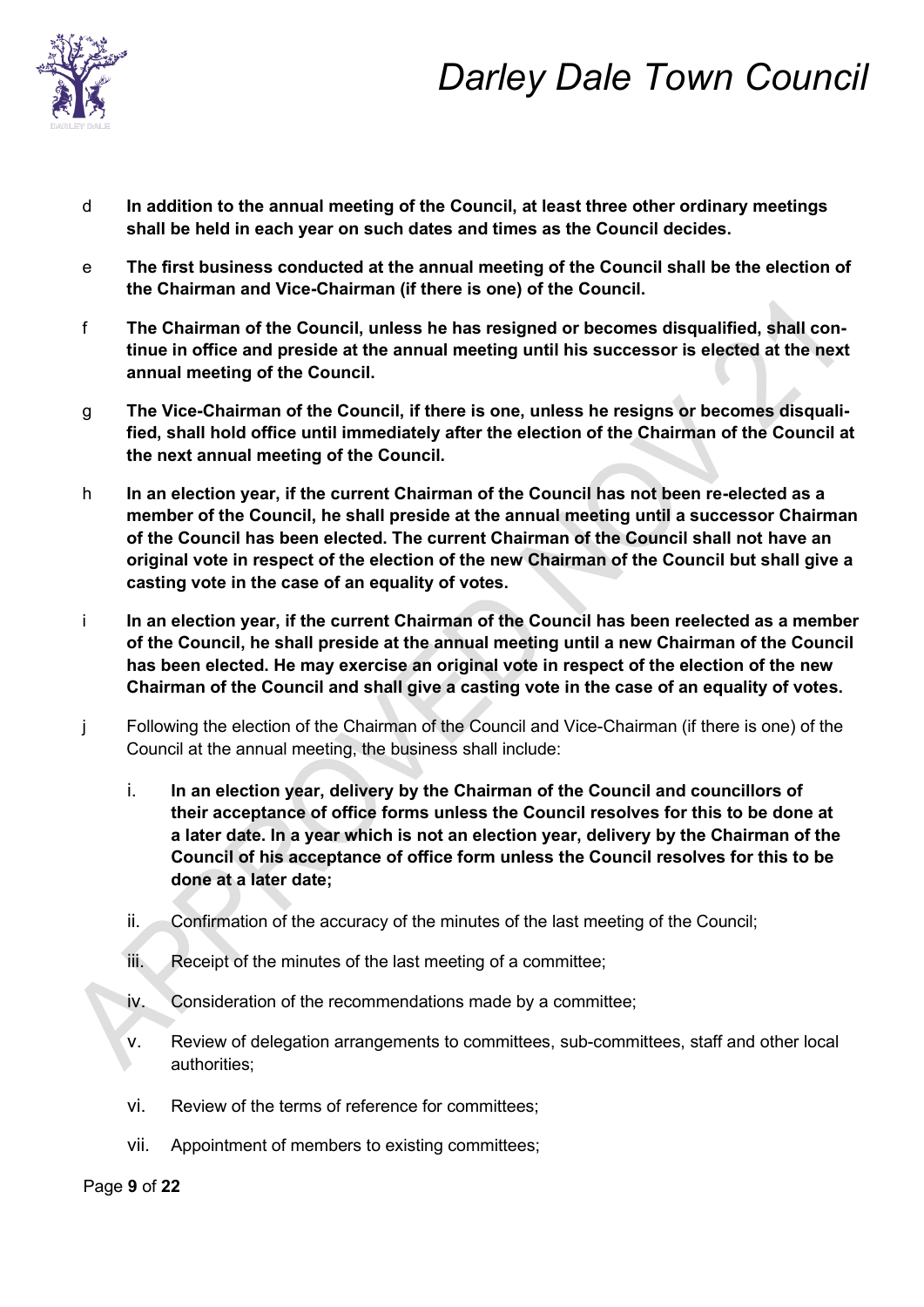

- viii. Appointment of any new committees in accordance with standing order 4;
- ix. Review and adoption of appropriate standing orders and financial regulations;
- x. Review of arrangements (including legal agreements) with other local authorities, not-forprofit bodies and businesses.
- xi. Review of representation on or work with external bodies and arrangements for reporting back;
- xii. In an election year, to make arrangements with a view to the Council becoming eligible to exercise the general power of competence in the future;
- xiii. Review of inventory of land and other assets including buildings and office equipment;
- xiv. Confirmation of arrangements for insurance cover in respect of all insurable risks;
- xv. Review of the Council's and/or staff subscriptions to other bodies;
- xvi. Review of the Council's complaints procedure;
- xvii. Review of the Council's policies, procedures and practices in respect of its obligations under freedom of information and data protection legislation (*see also standing orders 11, 20 and 21*);
- xviii. Review of the Council's policy for dealing with the press/media;
- xix. Review of the Council's employment policies and procedures;
- xx. Review of the Council's expenditure incurred under s.137 of the Local Government Act 1972 or the general power of competence.
- xxi. Determining the time and place of ordinary meetings of the Council up to and including the next annual meeting of the Council.

### **EXTRAORDINARY MEETINGS OF THE COUNCIL, COMMITTEES AND SUB-COMMITTEES**

- a **The Chairman of the Council may convene an extraordinary meeting of the Council at any time.**
- b **If the Chairman of the Council does not call an extraordinary meeting of the Council within seven days of having been requested in writing to do so by two councillors, any two councillors may convene an extraordinary meeting of the Council. The public notice giving the time, place and agenda for such a meeting shall be signed by the two councillors.**

Page **10** of **22**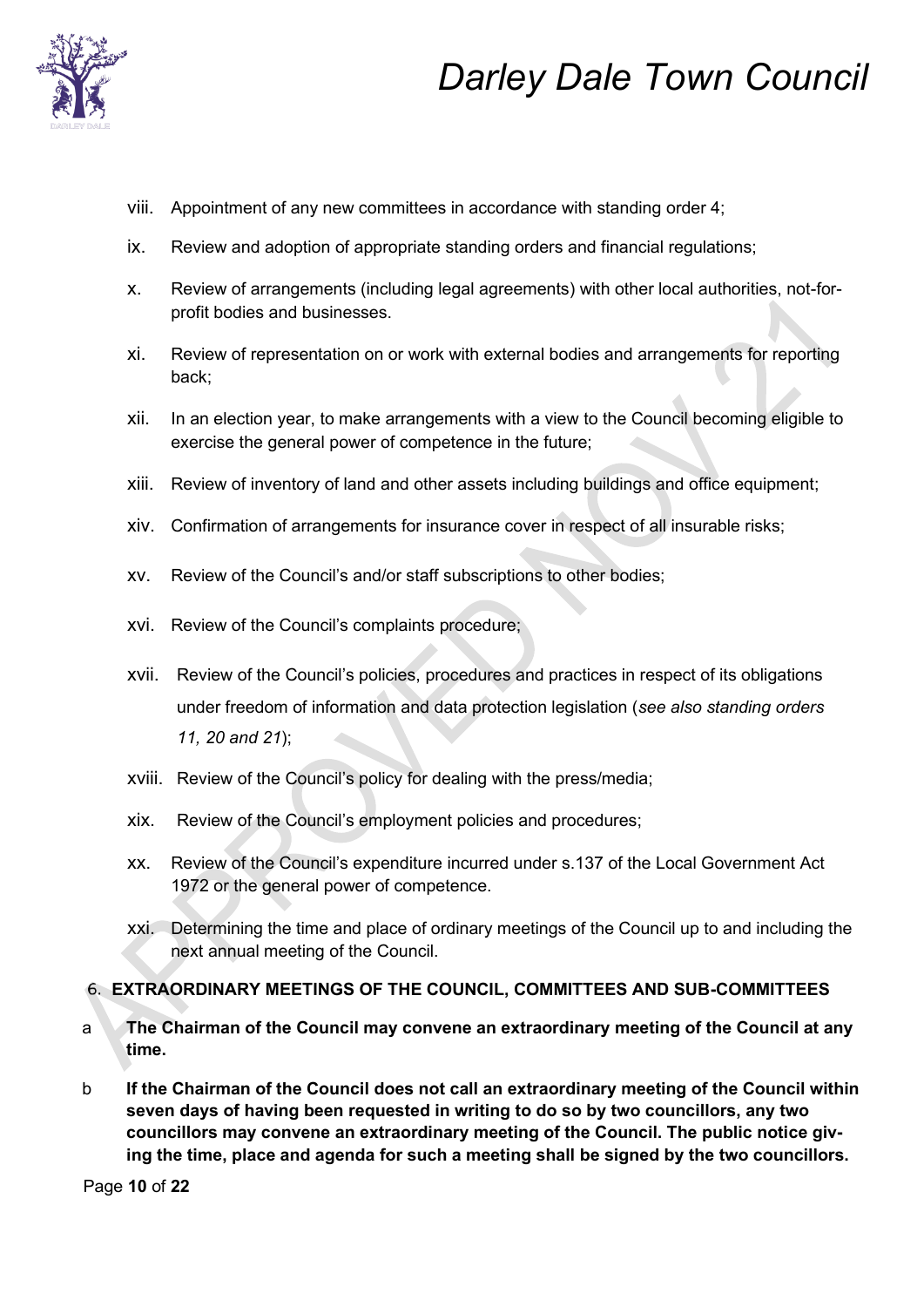

- c The chairman of a committee [or a sub-committee] may convene an extraordinary meeting of the committee [or the sub-committee] at any time.
- d If the chairman of a committee [or a sub-committee] does not call an extraordinary meeting within 3 days of having been requested to do so by 2 members of the committee [or the sub-committee], any 3 members of the committee [or the sub-committee] may convene an extraordinary meeting of the committee [or a sub-committee].

#### $7<sub>1</sub>$ **PREVIOUS RESOLUTIONS**

- a A resolution shall not be reversed within six months except either by a special motion, which requires written notice by at least 4 councillors to be given to the Proper Officer in accordance with standing order 9, or by a motion moved in pursuance of the recommendation of a committee or a sub-committee.
- b When a motion moved pursuant to standing order 7(a) has been disposed of, no similar motion may be moved for a further six months.

#### 8. **VOTING ON APPOINTMENTS**

a Where more than two persons have been nominated for a position to be filled by the Council and none of those persons has received an absolute majority of votes in their favour, the name of the person having the least number of votes shall be struck off the list and a fresh vote taken. This process shall continue until a majority of votes is given in favour of one person. A tie in votes may be settled by the casting vote exercisable by the chairman of the meeting.

### 9. **MOTIONS FOR A MEETING THAT REQUIRE WRITTEN NOTICE TO BE GIVEN TO THE PROPER OFFICER**

- a A motion shall relate to the responsibilities of the meeting for which it is tabled and in any event shall relate to the performance of the Council's statutory functions, powers and obligations or an issue which specifically affects the Council's area or its residents.
- b No motion may be moved at a meeting unless it is on the agenda and the mover has given written notice of its wording to the Proper Officer at least 7 clear days before the meeting. Clear days do not include the day of the notice or the day of the meeting.
- c The Proper Officer may, before including a motion on the agenda received in accordance with standing order 9(b), correct obvious grammatical or typographical errors in the wording of the motion.
- d If the Proper Officer considers the wording of a motion received in accordance with standing order 9(b) is not clear in meaning, the motion shall be rejected until the mover of the motion resubmits it, so that it can be understood, in writing, to the Proper Officer at least 7 clear days before the meeting.

Page **11** of **22**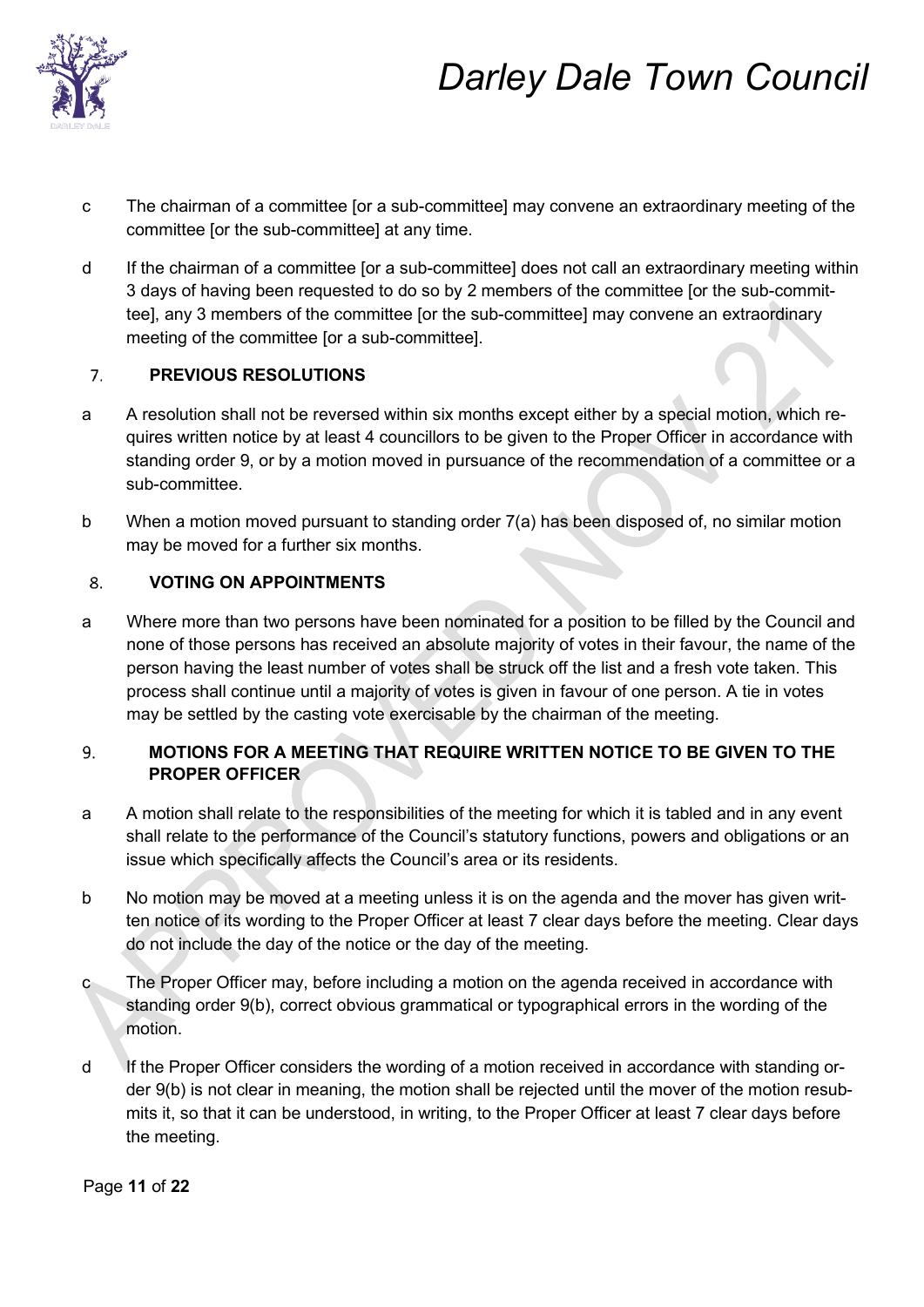

- e If the wording or subject of a proposed motion is considered improper, the Proper Officer shall consult with the chairman of the forthcoming meeting or, as the case may be, the councillors who have convened the meeting, to consider whether the motion shall be included in the agenda or rejected.
- f The decision of the Proper Officer as to whether or not to include the motion on the agenda shall be final.
- g Motions received shall be recorded and numbered in the order that they are received.
- h Motions rejected shall be recorded with an explanation by the Proper Officer of the reason for rejection.

#### **MOTIONS AT A MEETING THAT DO NOT REQUIRE WRITTEN NOTICE**  10.

- a The following motions may be moved at a meeting without written notice to the Proper Officer:
	- i. to correct an inaccuracy in the draft minutes of a meeting;
	- ii. to move to a vote;
	- iii. to defer consideration of a motion;
	- iv. to refer a motion to a particular committee or sub-committee;
	- v. to appoint a person to preside at a meeting;
	- vi. to change the order of business on the agenda;
	- vii. to proceed to the next business on the agenda;
	- viii. to require a written report;
	- ix. to appoint a committee or sub-committee and their members;
	- x. to extend the time limits for speaking;
	- xi. to exclude the press and public from a meeting in respect of confidential or other information which is prejudicial to the public interest;
	- xii. to not hear further from a councillor or a member of the public;
	- xiii. to exclude a councillor or member of the public for disorderly conduct;
	- xiv. to temporarily suspend the meeting;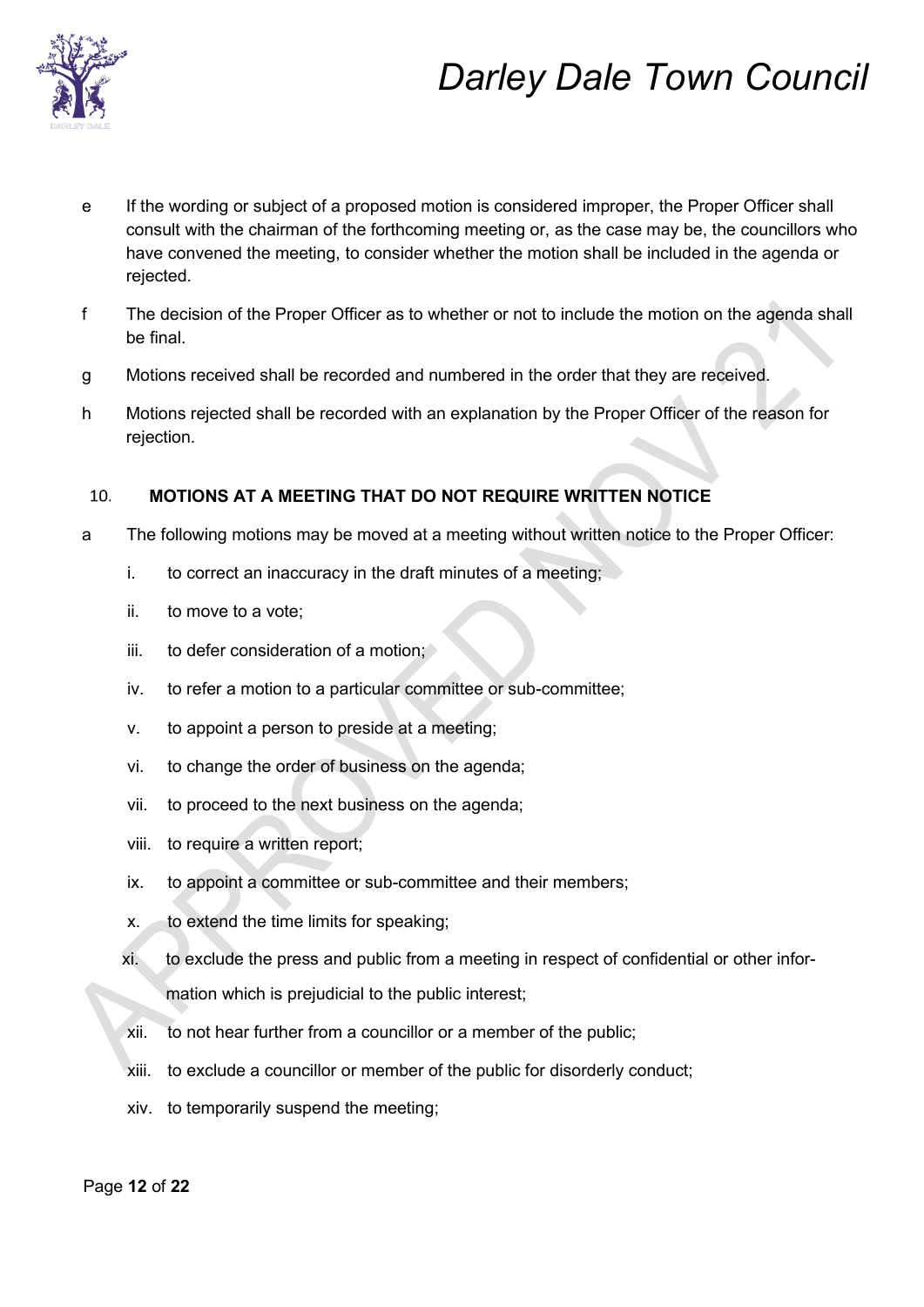

xv. to suspend a particular standing order (unless it reflects mandatory statutory or legal requirements);

xvi. to adjourn the meeting; or

xvii. to close the meeting.

#### $11<sub>1</sub>$ **MANAGEMENT OF INFORMATION**

*See also standing order 20.* 

- a **The Council shall have in place and keep under review, technical and organisational measures to keep secure information (including personal data) which it holds in paper and electronic form. Such arrangements shall include deciding who has access to personal data and encryption of personal data.**
- b **The Council shall have in place, and keep under review, policies for the retention and safe destruction of all information (including personal data) which it holds in paper and electronic form. The Council's retention policy shall confirm the period for which information (including personal data) shall be retained or if this is not possible the criteria used to determine that period (e.g. the Limitation Act 1980).**
- c **The agenda, papers that support the agenda and the minutes of a meeting shall not disclose or otherwise undermine confidential information or personal data without legal justification.**
- d **Councillors, staff, the Council's contractors and agents shall not disclose confidential information or personal data without legal justification.**

#### 12. **DRAFT MINUTES**

**Full Council meetings** Committee meetings Sub-committee meetings

- a If the draft minutes of a preceding meeting have been served on councillors with the agenda to attend the meeting at which they are due to be approved for accuracy, they shall be taken as read.
- b There shall be no discussion about the draft minutes of a preceding meeting except in relation to their accuracy. A motion to correct an inaccuracy in the draft minutes shall be moved in accordance with standing order 10(a)(i).
- c The accuracy of draft minutes, including any amendment(s) made to them, shall be confirmed by resolution and shall be signed by the chairman of the meeting and stand as an accurate record of the meeting to which the minutes relate.

Page **13** of **22**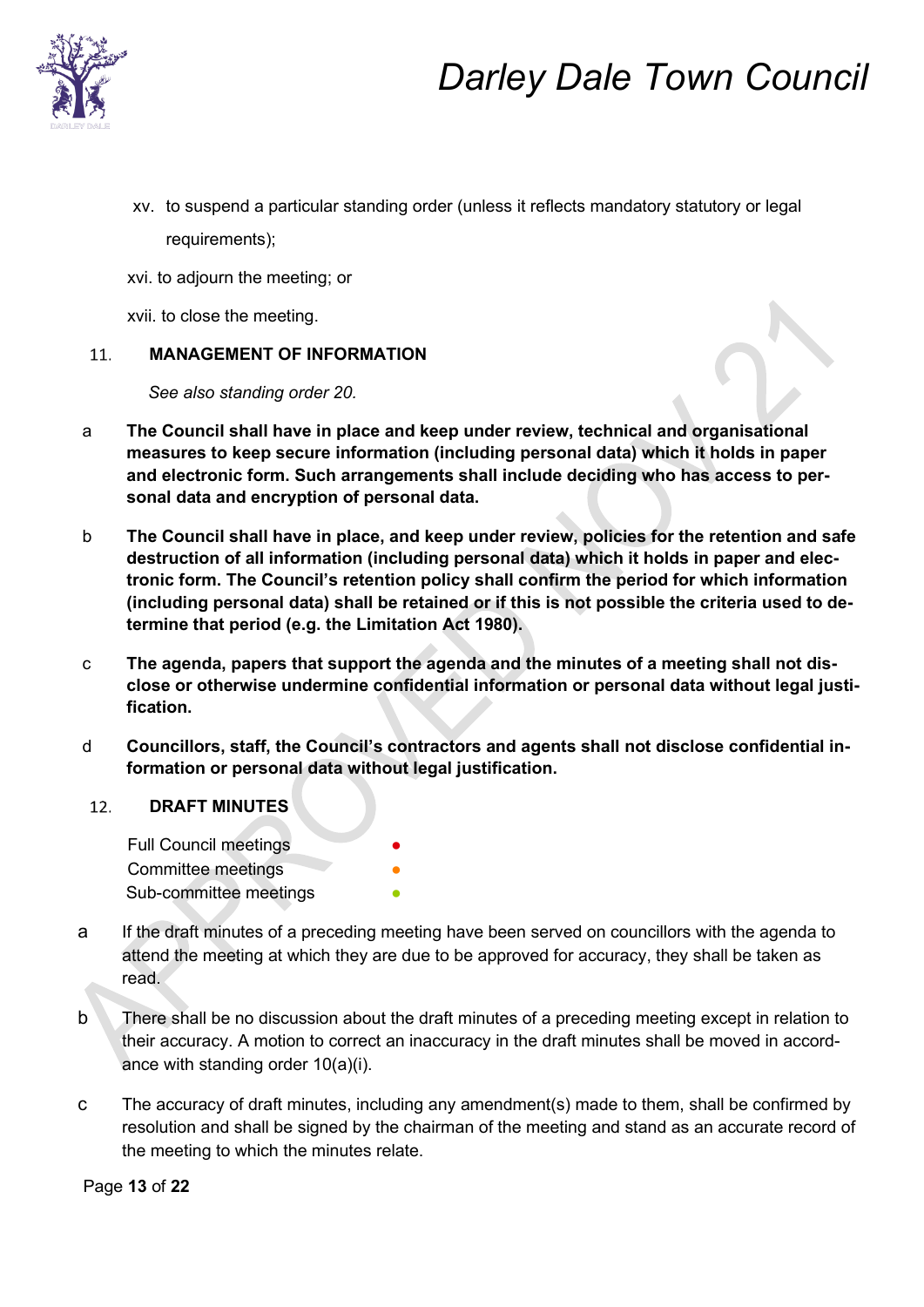

d If the chairman of the meeting does not consider the minutes to be an accurate record of the meeting to which they relate, he shall sign the minutes and include a paragraph in the following terms or to the same effect:

"The chairman of this meeting does not believe that the minutes of the meeting of the  $( )$ held on [date] in respect of () were a correct record but his view was not upheld by the meeting and the minutes are confirmed as an accurate record of the proceedings."

- e **If the Council's gross annual income or expenditure (whichever is higher) does not exceed £25,000, it shall publish draft minutes on a website which is publicly accessible and free of charge not later than one month after the meeting has taken place.**
	- f Subject to the publication of draft minutes in accordance with standing order 12(e) and standing order 20(a) and following a resolution which confirms the accuracy of the minutes of a meeting, the draft minutes or recordings of the meeting for which approved minutes exist shall be destroyed.

#### **CODE OF CONDUCT AND DISPENSATIONS**  13.

### *See also standing order 3(u).*

- a All councillors and non-councillors with voting rights shall observe the code of conduct adopted by the Council.
- b Unless he has been granted a dispensation, a councillor or non-councillor with voting rights shall withdraw from a meeting when it is considering a matter in which he has a disclosable pecuniary interest. He may return to the meeting after it has considered the matter in which he had the interest.
- c Unless he has been granted a dispensation, a councillor or non-councillor with voting rights shall withdraw from a meeting when it is considering a matter in which he has another interest if so required by the Council's code of conduct. He may return to the meeting after it has considered the matter in which he had the interest.
- d **Dispensation requests shall be in writing and submitted to the Proper Officer** as soon as possible before the meeting, or failing that, at the start of the meeting for which the dispensation is required.
- e A decision as to whether to grant a dispensation shall be made by the Proper Officer and that decision is final.
- f A dispensation request shall confirm:
	- i. the description and the nature of the disclosable pecuniary interest or other interest to which the request for the dispensation relates;

Page **14** of **22**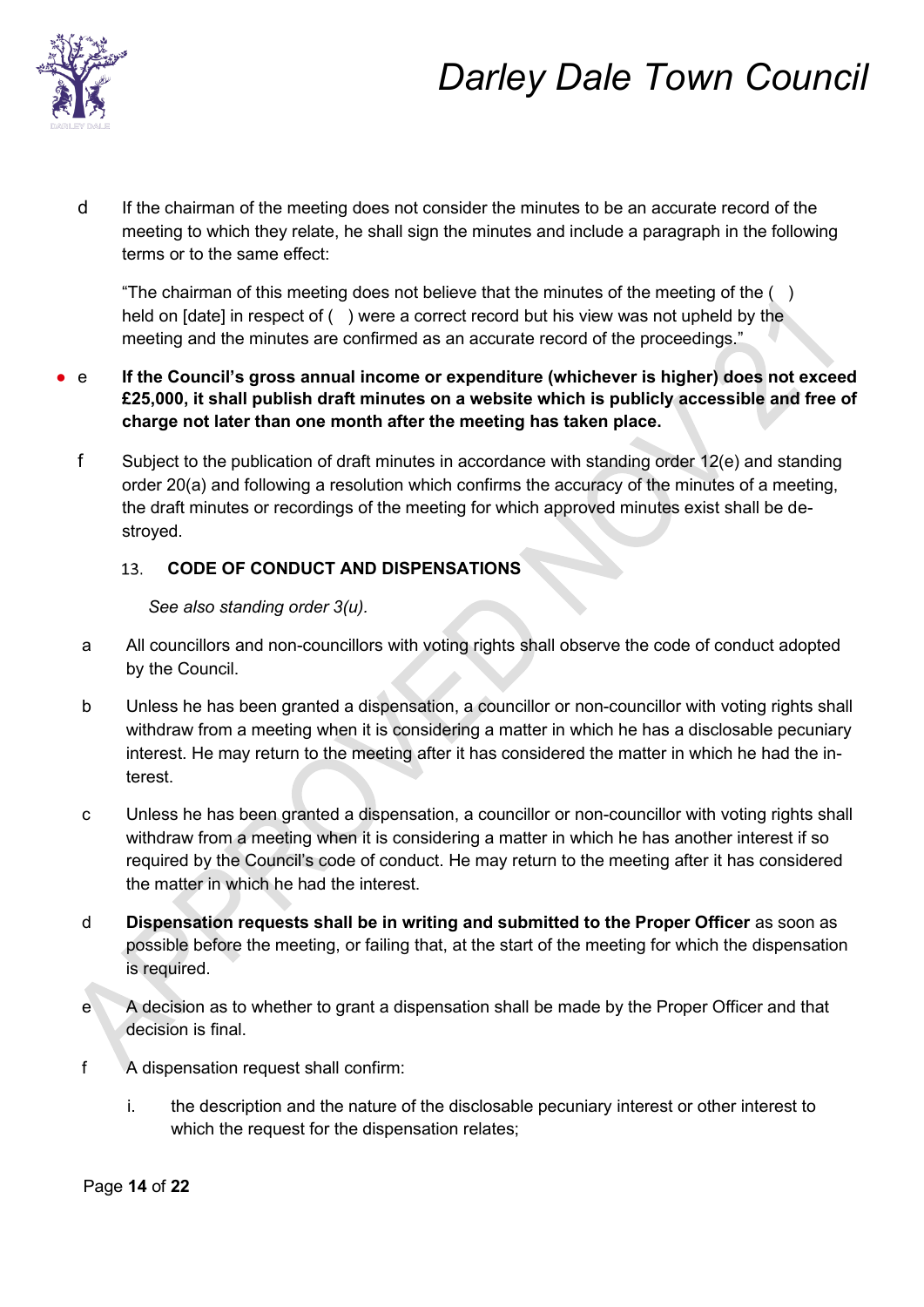

- ii. whether the dispensation is required to participate at a meeting in a discussion only or a discussion and a vote;
- iii. the date of the meeting or the period (not exceeding four years) for which the dispensation is sought; and
- iv. an explanation as to why the dispensation is sought.
- g Subject to standing orders 13(d) and (f), a dispensation request shall be considered by the Proper Officer before the meeting or, if this is not possible, at the start of the meeting for which the dispensation is required
- h **A dispensation may be granted in accordance with standing order 13(e) if having regard to all relevant circumstances any of the following apply:** 
	- **i. without the dispensation the number of persons prohibited from participating in the particular business would be so great a proportion of the meeting transacting the business as to impede the transaction of the business;**
	- **ii. granting the dispensation is in the interests of persons living in the Council's area; or**
	- **iii. it is otherwise appropriate to grant a dispensation.**

#### **CODE OF CONDUCT COMPLAINTS**  14.

- a Upon notification by the District or Unitary Council that it is dealing with a complaint that a councillor or non-councillor with voting rights has breached the Council's code of conduct, the Proper Officer shall, subject to standing order 11, report this to the Council.
- b Where the notification in standing order 14(a) relates to a complaint made by the Proper Officer, the Proper Officer shall notify the Chairman of Council of this fact, and the Chairman shall nominate another staff member to assume the duties of the Proper Officer in relation to the complaint until it has been determined and the Council has agreed what action, if any, to take in accordance with standing order 14(d).
- c The Council may:
	- i. provide information or evidence where such disclosure is necessary to investigate the complaint or is a legal requirement;
	- ii. seek information relevant to the complaint from the person or body with statutory responsibility for investigation of the matter;
- d **Upon notification by the District or Unitary Council that a councillor or non-councillor with voting rights has breached the Council's code of conduct, the Council shall consider**

Page **15** of **22**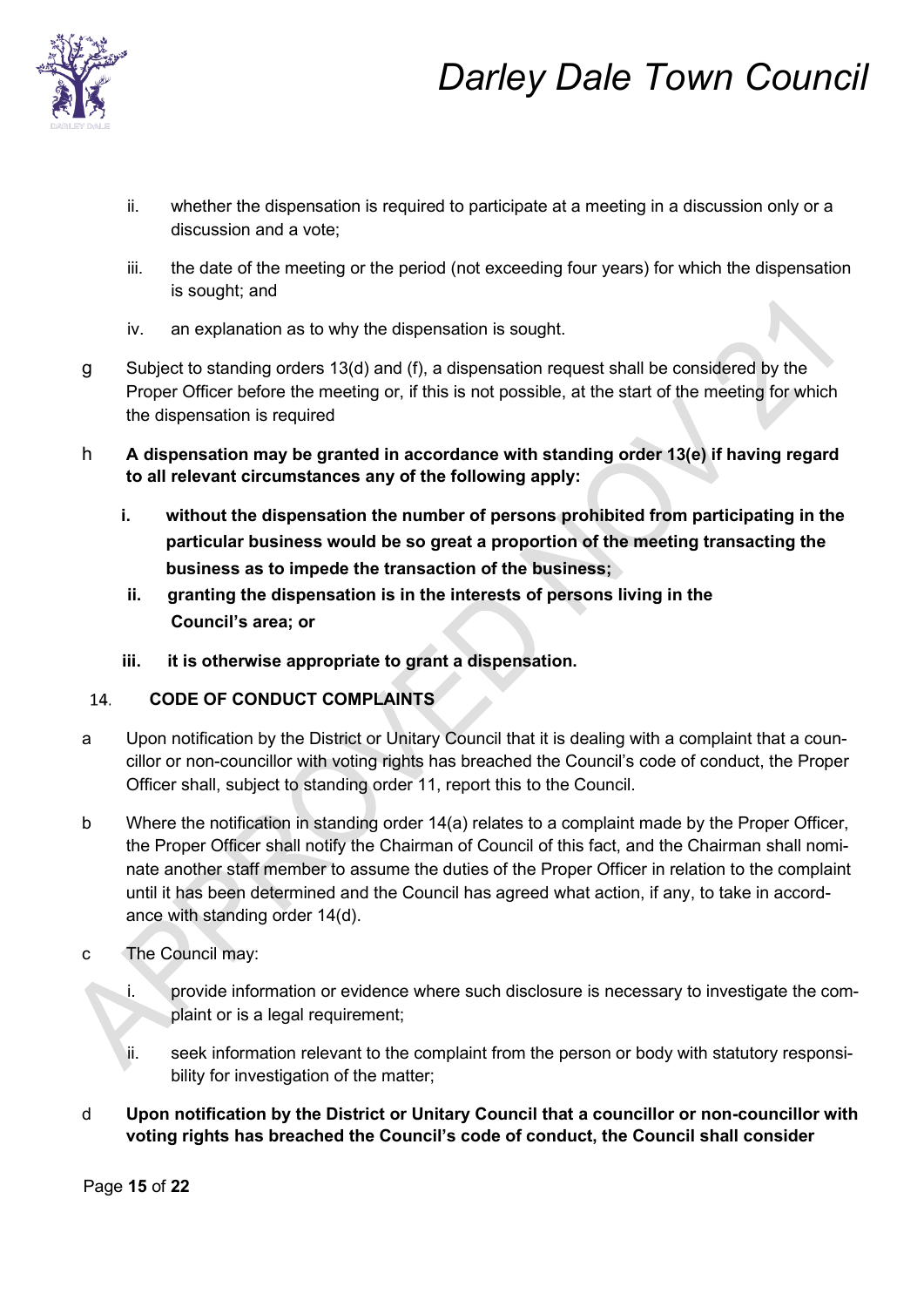

**what, if any, action to take against him. Such action excludes disqualification or suspension from office.** 

#### $15.$ **PROPER OFFICER**

- a The Proper Officer shall be either (i) the clerk or (ii) other staff member(s) nominated by the Council to undertake the work of the Proper Officer when the Proper Officer is absent.
- b The Proper Officer shall:
	- i. **at least three clear days before a meeting of the council, a committee** or a sub-committee**,**
		- serve on councillors by delivery or post at their residences or by email authenti**cated in such manner as the Proper Officer thinks fit, a signed summons confirming the time, place and the agenda and**
		- **Provide, in a conspicuous place, public notice of the time, place and agenda (provided that the public notice with agenda of an extraordinary meeting of the Council convened by councillors is signed by them).**

*See standing order 3(b) for the meaning of clear days for a meeting of a full council and standing order 3(c) for the meaning of clear days for a meeting of a committee;* 

- ii. subject to standing order 9, include on the agenda all motions in the order received unless a councillor has given written notice at least 3 days before the meeting confirming his withdrawal of it;
- iii. **convene a meeting of the Council for the election of a new Chairman of the Council, occasioned by a casual vacancy in his office;**
- iv. **facilitate inspection of the minute book by local government electors;**
- v. **receive and retain copies of byelaws made by other local authorities;**
- vi. hold acceptance of office forms from councillors;
- viii. assist with responding to requests made under freedom of information legislation and rights exercisable under data protection legislation, in accordance with the Council's relevant policies and procedures;
- ix. liaise, as appropriate, with the Council's Data Protection Officer (if there is one);
- x. receive and send general correspondence and notices on behalf of the Council except where there is a resolution to the contrary;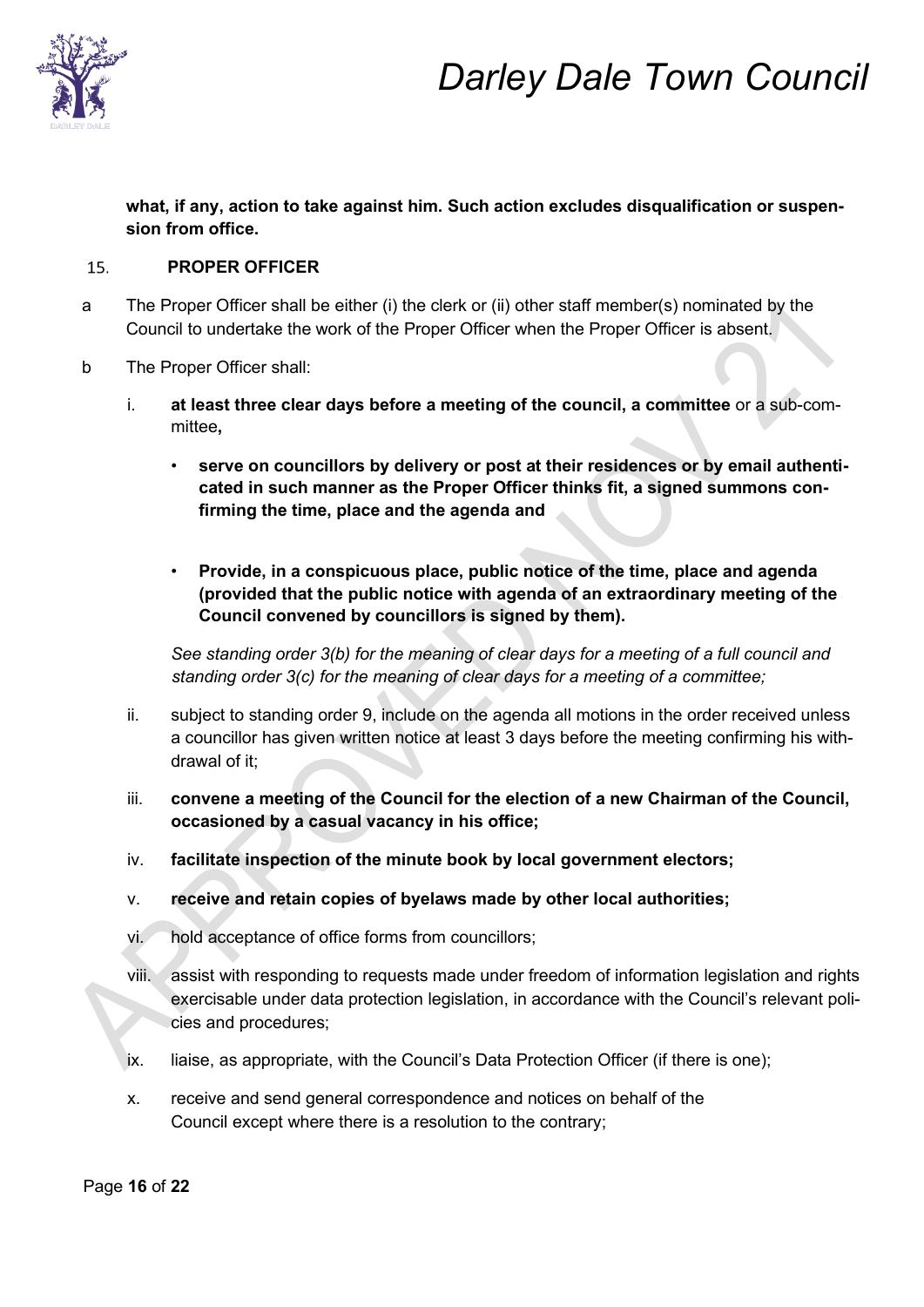

- xi. assist in the organisation of, storage of, access to, security of and destruction of information held by the Council in paper and electronic form subject to the requirements of data protection and freedom of information legislation and other legitimate requirements (e.g. the Limitation Act 1980);
- xii. arrange for legal deeds to be executed; (*see also standing order 23);*
- xiii. arrange or manage the prompt authorisation, approval, and instruction regarding any payments to be made by the Council in accordance with its financial regulations;
- xiv. record every planning application notified to the Council and the Council's response to the local planning authority in a book for such purpose;
- xv. refer a planning application received by the Council to the Chairman or in his absence Vice-Chairman (if there is one) of the Planning Committee within two working days of receipt to facilitate an extraordinary meeting if the nature of a planning application requires consideration before the next ordinary meeting of the Planning committee;
- xvi. manage access to information about the Council via the publication scheme; and
- xvii. retain custody of the seal of the Council (if there is one) which shall not be used without a resolution to that effect. (s*ee also standing order 23).*

#### **RESPONSIBLE FINANCIAL OFFICER**  16.

a The Council shall appoint appropriate staff member(s) to undertake the work of the Responsible Financial Officer when the Responsible Financial Officer is absent.

#### **ACCOUNTS AND ACCOUNTING STATEMENTS**  17.

- a "Proper practices" in standing orders refer to the most recent version of "Governance and Accountability for Local Councils – a Practitioners' Guide".
- b All payments by the Council shall be authorised, approved and paid in accordance with the law, proper practices and the Council's financial regulations.
- c The Responsible Financial Officer shall supply to each councillor as soon as practicable after 30 June, 30 September and 31 December in each year a statement to summarise:
	- i. the Council's receipts and payments (or income and expenditure) for each quarter;
	- ii. the Council's aggregate receipts and payments (or income and expenditure) for the year to date;
	- iii. the balances held at the end of the quarter being reported and

### Page **17** of **22**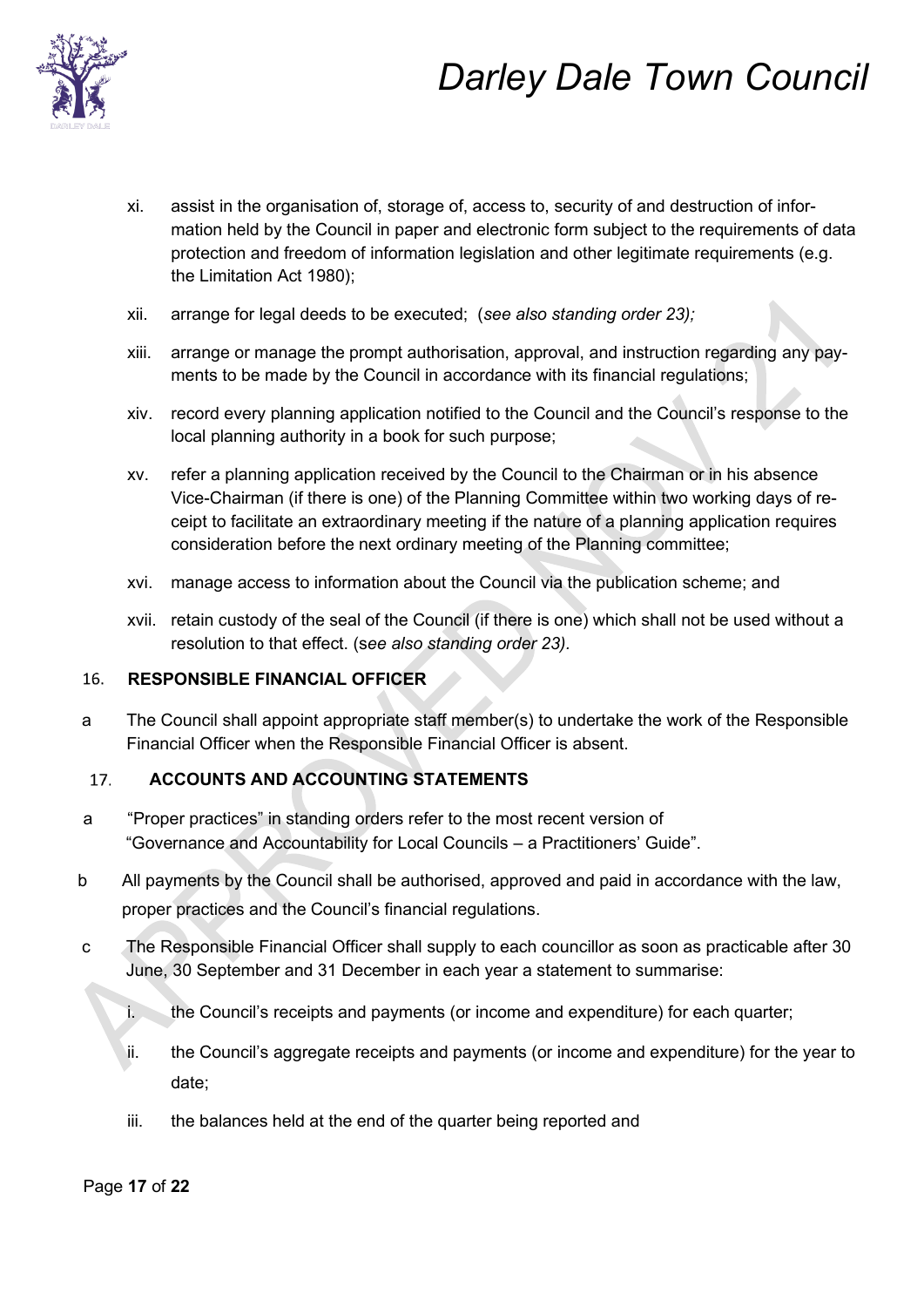

which includes a comparison with the budget for the financial year and highlights any actual or potential overspends.

- d As soon as possible after the financial year end at 31 March, the Responsible Financial Officer shall provide:
	- i. each councillor with a statement summarising the Council's receipts and payments (or income and expenditure) for the last quarter and the year to date for information; and
	- ii. to the Council the accounting statements for the year in the form of Section 2 of the annual governance and accountability return, as required by proper practices, for consideration and approval.
- e The year-end accounting statements shall be prepared in accordance with proper practices and apply the form of accounts determined by the Council (receipts and payments, or income and expenditure) for the year to 31 March. A completed draft annual governance and accountability return shall be presented to all councillors at least 14 days prior to anticipated approval by the Council. The annual governance and accountability return of the Council, which is subject to external audit, including the annual governance statement, shall be presented to the Council for consideration and formal approval before 30 June.

#### **FINANCIAL CONTROLS AND PROCUREMENT**  18.

- a. The Council shall consider and approve financial regulations drawn up by the Responsible Financial Officer, which shall include detailed arrangements in respect of the following:
	- i. the keeping of accounting records and systems of internal controls;
	- ii. the assessment and management of financial risks faced by the Council;
	- iii. the work of the independent internal auditor in accordance with proper practices and the receipt of regular reports from the internal auditor, which shall be required at least annually;
	- iv. the inspection and copying by councillors and local electors of the Council's accounts and/or orders of payments; and
	- v. whether contracts with an estimated value below **£25,000** due to special circumstances are exempt from a tendering process or procurement exercise.
- b. Financial regulations shall be reviewed regularly and at least annually for fitness of purpose.
- c. **A public contract regulated by the Public Contracts Regulations 2015 with an estimated value in excess of £25,000 but less than the relevant thresholds in standing order 18(f) is subject to Regulations 109-114 of the Public Contracts Regulations 2015 which include a**

Page **18** of **22**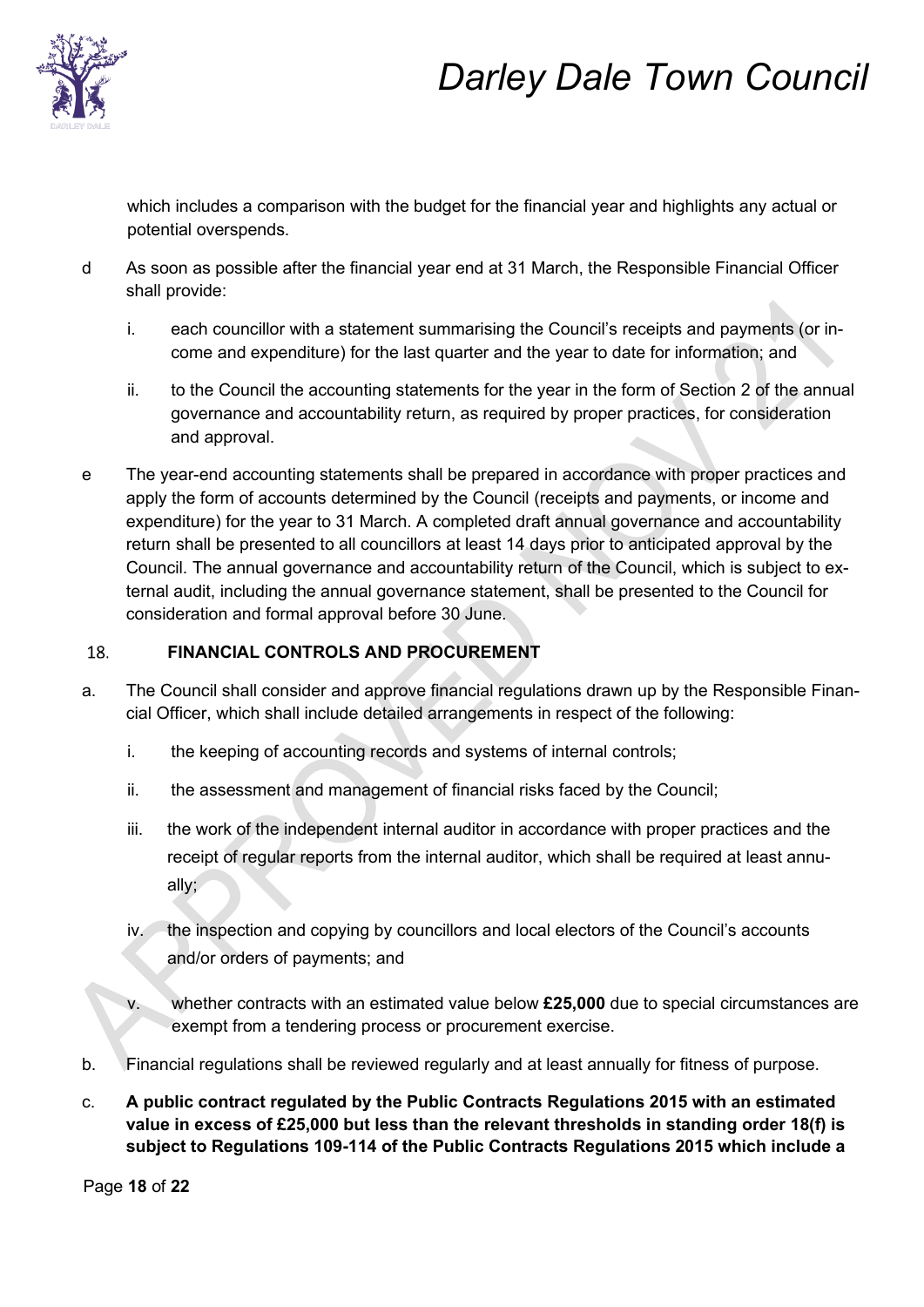

**requirement on the Council to advertise the contract opportunity on the Contracts Finder website regardless of what other means it uses to advertise the opportunity unless it proposes to use an existing list of approved suppliers (framework agreement).** 

- d. Subject to additional requirements in the financial regulations of the Council, the tender process for contracts for the supply of goods, materials, services or the execution of works shall include, as a minimum, the following steps:
	- i. a specification for the goods, materials, services or the execution of works shall be drawn up;
	- ii. an invitation to tender shall be drawn up to confirm (i) the Council's specification (ii) the time, date and address for the submission of tenders (iii) the date of the Council's written response to the tender and (iv) the prohibition on prospective contractors contacting councillors or staff to encourage or support their tender outside the prescribed process;
	- iii. the invitation to tender shall be advertised in a local newspaper and in any other manner that is appropriate;
	- iv. tenders are to be submitted in writing in a sealed marked envelope addressed to the Proper Officer;
	- v. tenders shall be opened by the Proper Officer in the presence of at least one councillor after the deadline for submission of tenders has passed;
	- vi. tenders are to be reported to and considered by the appropriate meeting of the Council or a committee or sub-committee with delegated responsibility.
- e. Neither the Council, nor a committee or a sub-committee with delegated responsibility for considering tenders, is bound to accept the lowest value tender.
- f. **A public contract regulated by the Public Contracts Regulations 2015 with an estimated value in excess of £181,302 for a public service or supply contract or in excess of £4,551,413 for a public works contract (or other thresholds determined by the European Commission every two**

**years and published in the Official Journal of the European Union (OJEU)) shall comply with the relevant procurement procedures and other requirements in the Public Contracts Regulations 2015 which include advertising the contract opportunity on the Contracts Finder website and in OJEU.** 

g. **A public contract in connection with the supply of gas, heat, electricity, drinking water, transport services, or postal services to the public; or the provision of a port or airport; or the exploration for or extraction of gas, oil or solid fuel with an estimated value in excess of £363,424 for a supply, services or design contract; or in excess of £4,551,413 for a** 

Page **19** of **22**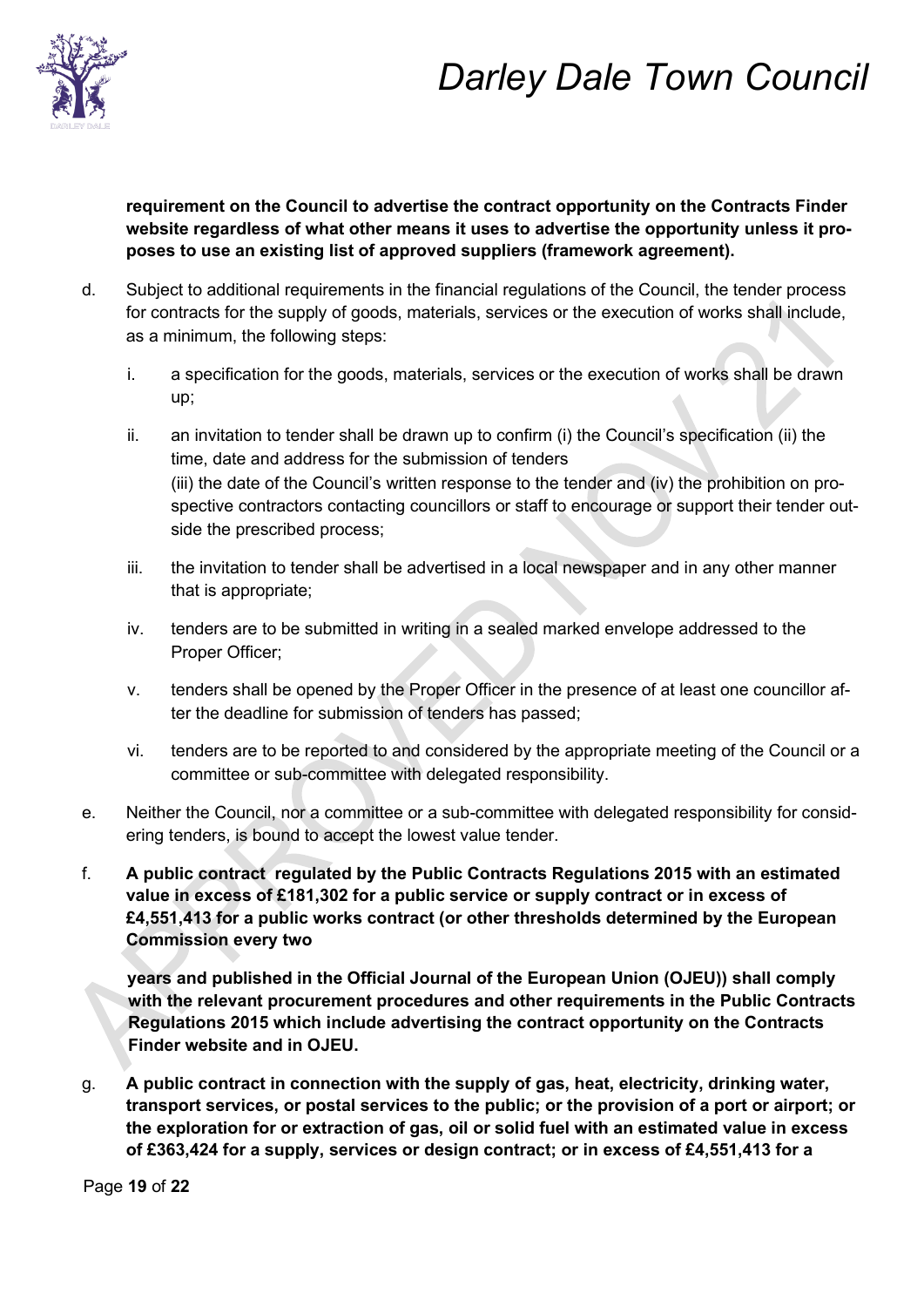

**works contract; or £820,370 for a social and other specific services contract (or other thresholds determined by the European Commission every two years and published in OJEU) shall comply with the relevant procurement procedures and other requirements in the Utilities Contracts Regulations 2016.** 

#### 19. **HANDLING STAFF MATTERS**

- a A matter personal to a member of staff that is being considered by a meeting of Personnel committee is subject to standing order 11.
- b Subject to the Council's policy regarding absences from work, the Council's most senior member of staff shall notify the chairman of the Personnel committee or, if he is not available, the vicechairman (if there is one) of the Personnel Committee of absence occasioned by illness or other reason and that person shall report such absence to the Personnel committee at its next meeting.
- c The chairman of the Personnel committee or in his absence, the vice-chairman shall upon a resolution conduct a review of the performance and annual appraisal of the work of [the member of staff's job title]. The reviews and appraisal shall be reported in writing and are subject to approval by resolution by the Personnel committee.
- d Subject to the Council's policy regarding the handling of grievance matters, the Council's most senior member of staff (or other members of staff) shall contact the chairman of the Personnel committee or in his absence, the vice-chairman of the Personnel committee in respect of an informal or formal grievance matter, and this matter shall be reported back and progressed by resolution of the Personnel committee.
- e Subject to the Council's policy regarding the handling of grievance matters, if an informal or formal grievance matter raised by [the member of staff's job title] relates to the chairman or vicechairman the Personnel committee, this shall be communicated to another member of the Personnel committee, which shall be reported back and progressed by resolution of the Personnel committee.
- f Any persons responsible for all or part of the management of staff shall treat as confidential the written records of all meetings relating to their performance, capabilities, grievance or disciplinary matters.
- $g \sim$  In accordance with standing order 11(a), persons with line management responsibilities shall have access to staff records referred to in standing order 19(f).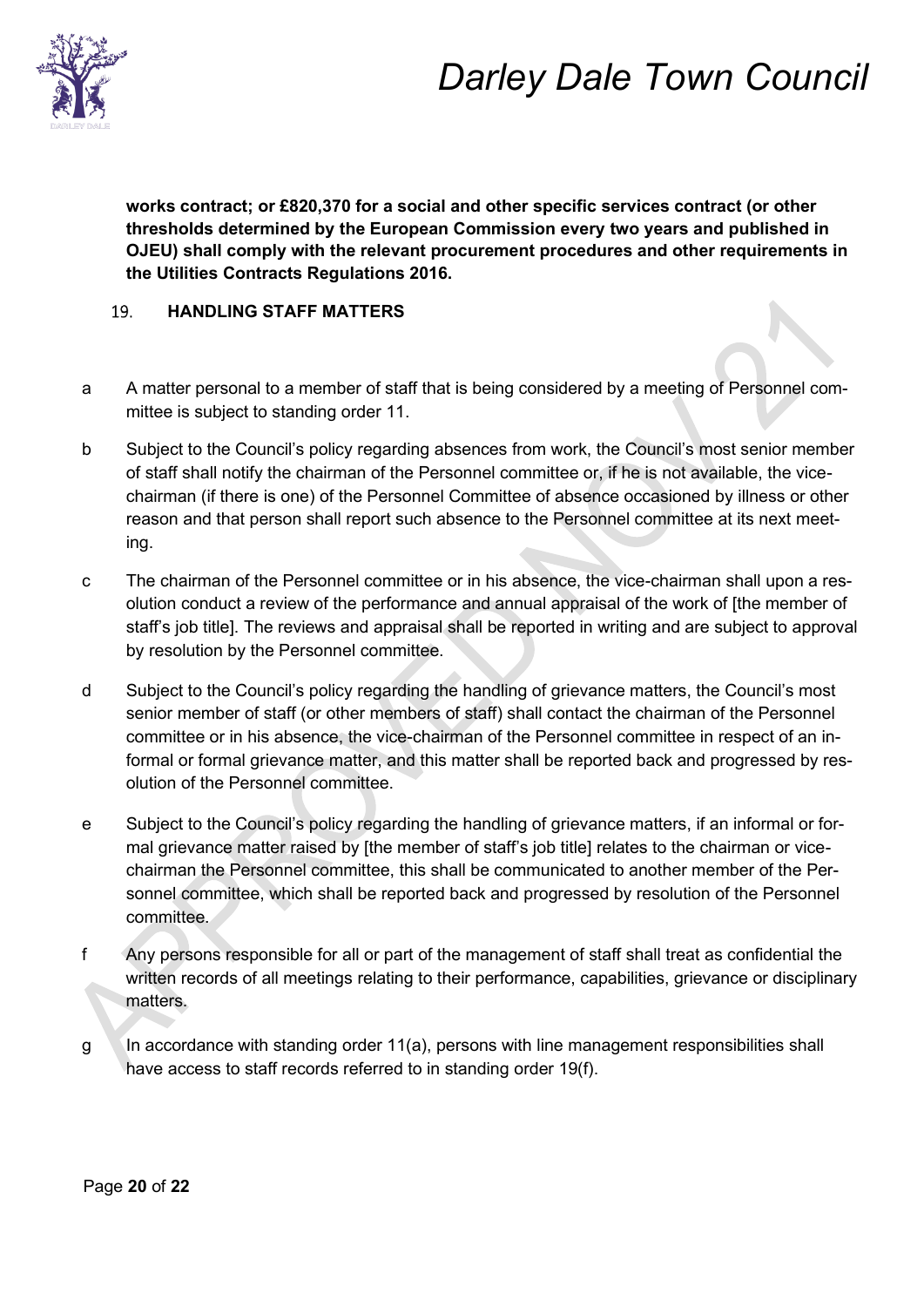

#### 20. **RESPONSIBILITIES TO PROVIDE INFORMATION**

*See also standing order 21.* 

- a **In accordance with freedom of information legislation, the Council shall publish information in accordance with its publication scheme and respond to requests for information held by the Council.**
- b. **The Council, shall publish information in accordance with the requirements of the Local Government (Transparency Requirements) (England) Regulations 2015**.
- **RESPONSIBILITIES UNDER DATA PROTECTION LEGISLATION**  (Below is not an exclusive list). *See also standing order 11.* 
	- a The Council may appoint a Data Protection Officer.
	- b **The Council shall have policies and procedures in place to respond to an individual exercising statutory rights concerning his personal data.**
	- c **The Council shall have a written policy in place for responding to and managing a personal data breach.**
	- d **The Council shall keep a record of all personal data breaches comprising the facts relating to the personal data breach, its effects and the remedial action taken.**
	- e **The Council shall ensure that information communicated in its privacy notice(s) is in an easily accessible and available form and kept up to date.**
	- f **The Council shall maintain a written record of its processing activities.**

#### **RELATIONS WITH THE PRESS/MEDIA**   $22.$

a Requests from the press or other media for an oral or written comment or statement from the Council, its councillors or staff shall be handled in accordance with the Council's policy in respect of dealing with the press and/or other media.

#### 23. **EXECUTION AND SEALING OF LEGAL DEEDS**

*See also standing orders 15(b)(xii) and (xvii).* 

- a A legal deed shall not be executed on behalf of the Council unless authorised by a resolution.
- b **Subject to standing order 23(a), any two councillors may sign, on behalf of the Council, any deed required by law and the Proper Officer shall witness their signatures.**

*The above is applicable to a Council without a common seal.*

Page **21** of **22**